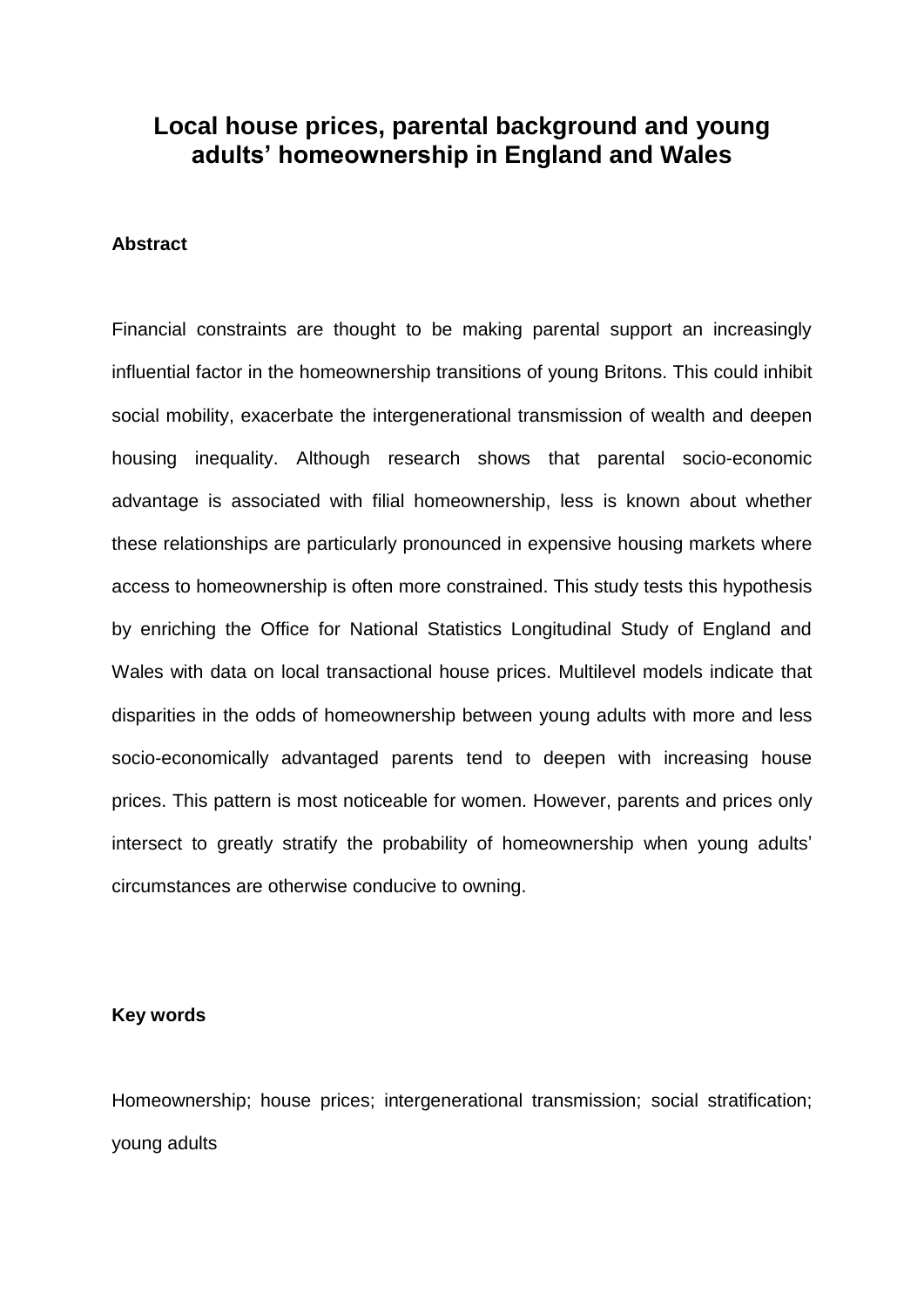## **Introduction**

In recent decades homeownership has become an increasingly significant factor in the economies and social policymaking of many Western countries. At the individual level entering homeownership is often a major life event which is usually thought to confer a range of benefits including improved prosperity, social status and dwelling and neighbourhood quality (Mulder et al., 2015). In some societies becoming a homeowner is also a social signifier of having navigated the transition to adulthood (Druta and Ronald, 2016). Policymakers are therefore concerned that an increasing proportion of young Europeans seem unable to access homeownership (Lennartz et al., 2015). This trend threatens to restrict social mobility and reshape the distribution of wealth between and within generations.

These issues have particular resonance in Britain, where the growing stratification of homeownership by age and birth cohort has become a key concern in housing policy debates. In *The Pinch* (2011), David Willetts posited that intergenerational wealth inequality is growing partly because a specific constellation of circumstances enabled many members of the Baby Boom cohort (born 1945-1965) to enter homeownership early in life. They then accumulated equity and 'insider advantages' as house prices inflated and homeownership became relatively less accessible to subsequent cohorts (Meen, 2013). In this view the declining accessibility of homeownership caused by rising prices and post-crisis credit constraints has intersected with broader demographic, educational and labour market trends to mean that young Britons and their continental peers spend longer renting or living with their parents (Andrew, 2012; Lennartz et al., 2015).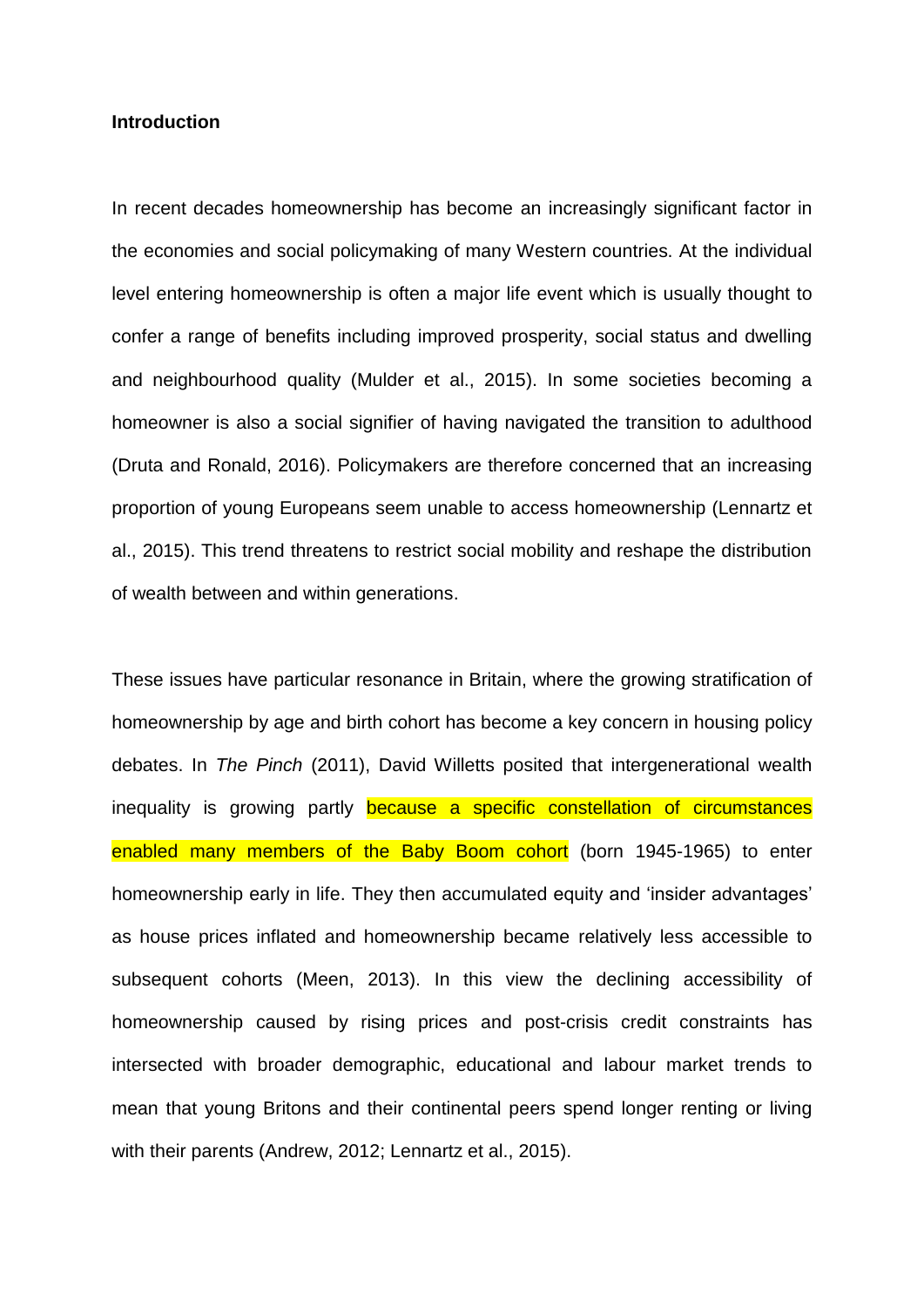Deepening economic constraints could also reshape which young people become homeowners. Fears are growing that high house prices and the more stringent financial requirements mortgage lenders have imposed since the Global Financial Crisis (GFC) may be making homeownership transitions more contingent on family support (McKee, 2012). Research shows that family and especially parental support - frequently supplied through financial transfers or guarantees, subsidised coresidence or 'in kind' assistance such as paying for shopping– is important when young adults first enter homeownership (Druta and Ronald, 2016; Heath and Calvert, 2013). This places children who cannot draw on parental support at a disadvantage in the housing market, potentially strengthening the intergenerational transmission of wealth and restricting social mobility. Literature from many Western countries supports this argument as children are typically more likely to become homeowners if their parents are advantaged in the labour force or own their dwelling (Di Salvo and Ermisch, 1997; Henretta, 1984; Lersch and Luijkx, 2015).

Although international comparisons suggest that the importance of family support varies with the affordability of owner-occupation (Mulder et al., 2015), surprisingly little is known about whether this is also the case within countries where the ease of accessing homeownership often also varies across space. If economic constraints make young adults' homeownership more dependent on family support then parental labour market and tenure position will, *ceteris paribus*, have closer links to the homeownership prospects of children living in areas with higher house prices (Tatch, 2007). This pattern could arise in two ways. On one hand children from less advantaged backgrounds who are committed to living in an expensive area (e.g. due to family responsibilities) may be more likely to rent, live at home or share their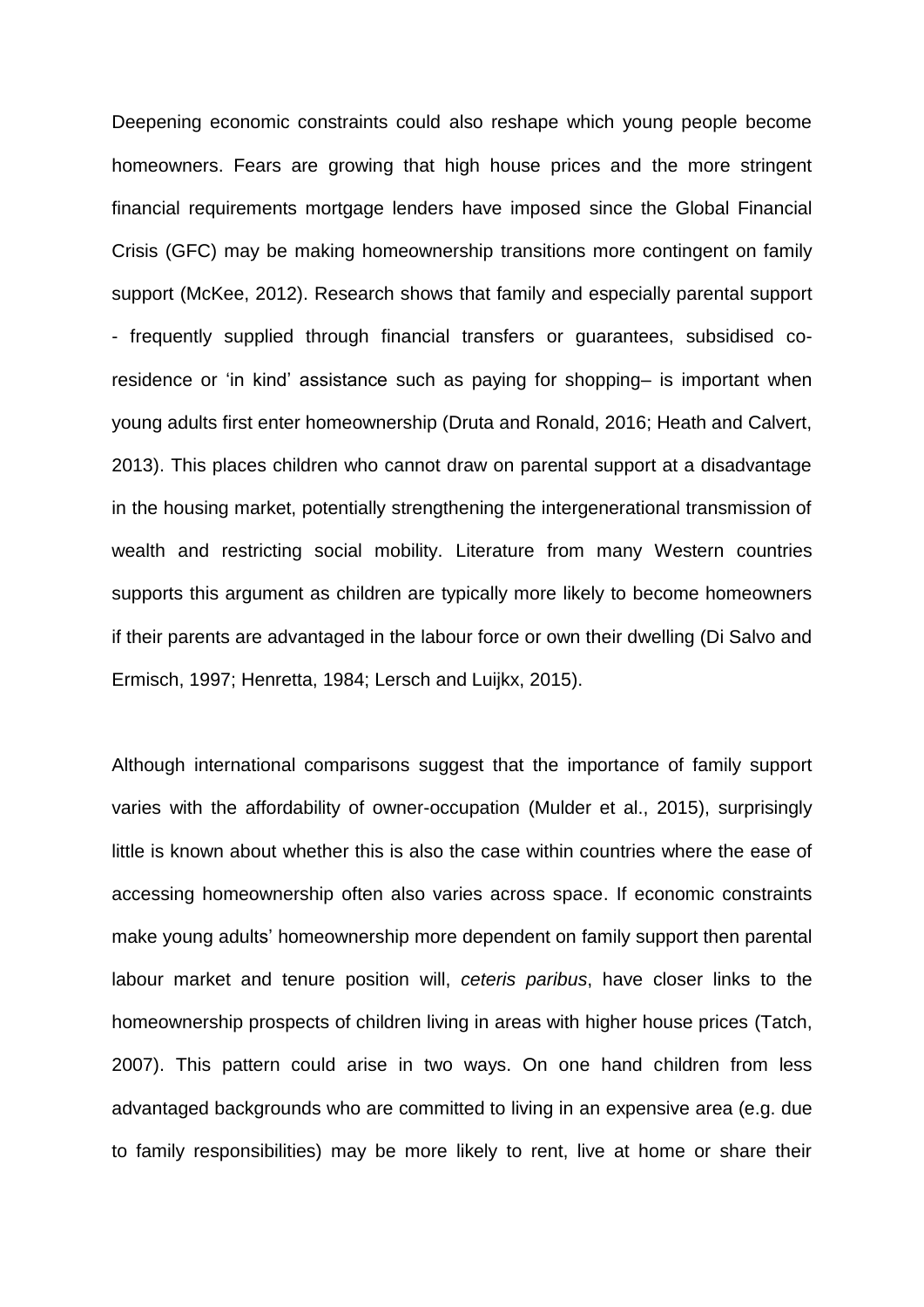dwelling than their more advantaged peers. By contrast, less advantaged children who are more footloose or more driven to attain homeownership may be more likely than their more advantaged peers to selectively move to cheaper locations in order to buy. These processes could deepen inequality by restricting the locational options of children from less advantaged backgrounds and disproportionately excluding them from owner-occupation in expensive areas.

This study therefore asks *are young adults' chances of homeownership more closely associated with the socio-economic position of their parents in places where house prices are high as compared with places where prices are lower?* I focus on England and Wales as these countries have similar tenure structures and a largely shared history of housing policy. The paper begins by using life course theories to explain how parental socio-economic position may interact with local house prices to shape young adults' homeownership. I then outline the research design and discuss the results. I conclude with some **broader reflections** about housing careers and inequalities in young adulthood.

### **Homeownership in young adulthood**

## *Trends and preferences*

The proportion of young Britons entering owner-occupation has been falling since the late 1980s as people postpone homeownership (Andrew, 2012). Two sets of factors explain this trend. First, the transition to adulthood has become more protracted as young people spend longer in education and delay partnership and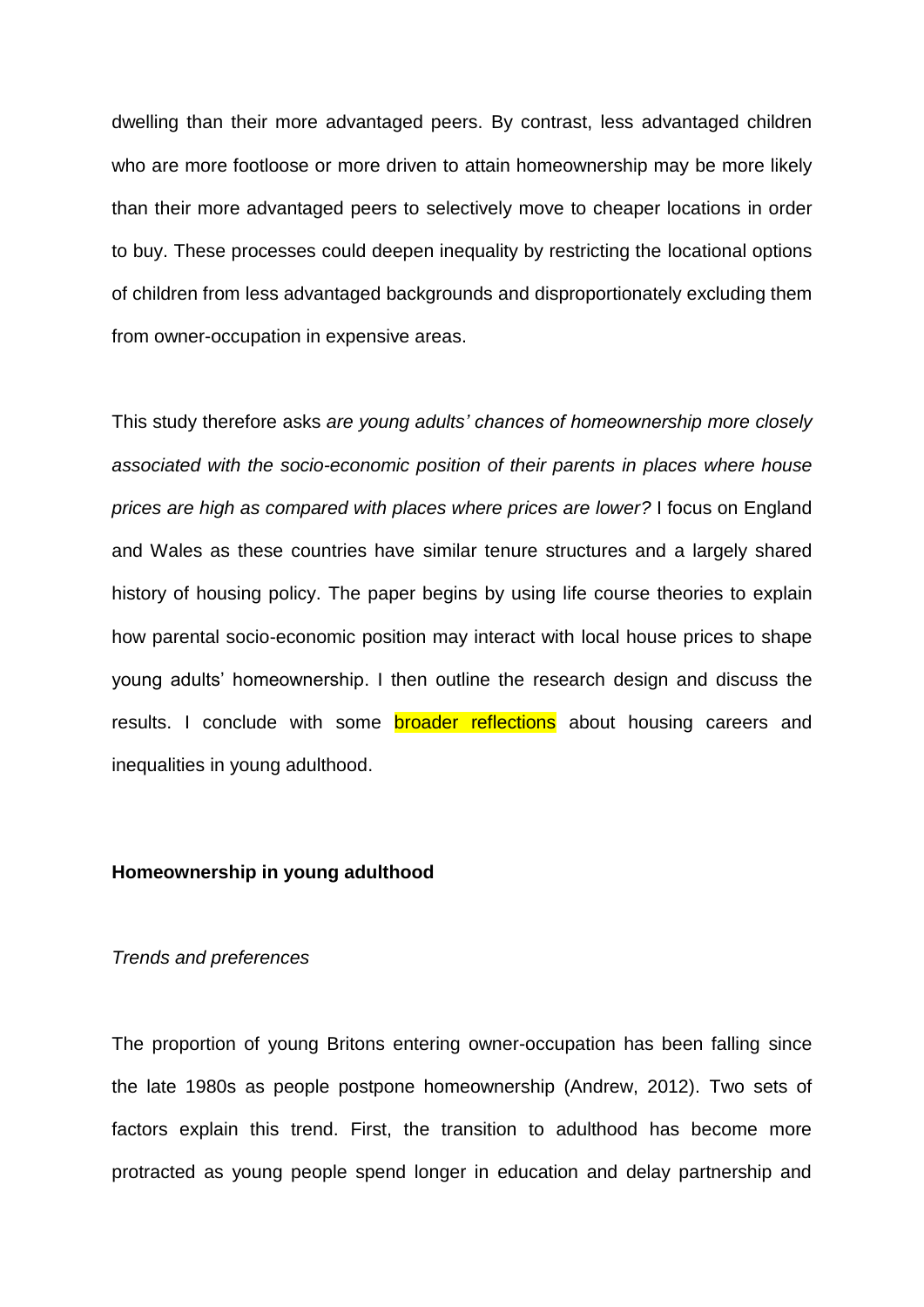family formation (Berrington et al., 2009). This reduces their ability and inclination to take on the financial and locational commitments of homeownership. Second, young adulthood has become more economically precarious. Stubbornly high youth unemployment, student debt burdens, low incomes and job insecurity have combined with high housing costs, constrained access to credit and welfare retreat to make it harder for young people to muster the resources required by mortgage lenders (Andrew, 2012).

Despite these trends market research shows that most young Britons want to become homeowners, although many are unsure how long this will take (Jessop and Humphrey, 2014; Pannell, 2012). Ronald's (2008) work suggests that young adults' ownership preferences are holding up in the face of adversity partly because of the ideological power of homeownership. This ideology is maintained by taken-forgranted public discourses and private practices that normalise owner-occupancy by associating it with responsible citizenship, financial acumen and independence (Druta and Ronald, 2016). These discourses are bolstered by public expectations of rising house prices and the favourable economics of ownership, a lack of suitable rental alternatives, and policy interventions - such as Help to Buy<sup>1</sup> - that support entry into homeownership (Ronald, 2008).

In Britain, public discussions about young adults' housing often focus on the causes and consequences of cohort trends, for example in debates about 'Generation Rent'. However, McKee (2012) argues that the processes currently deepening generational fractures may also be exacerbating the pre-existing patterns of housing inequality

<sup>1</sup> Help to Buy offers government backed equity loans, mortgage guarantees and savings products to assist prospective homeowners.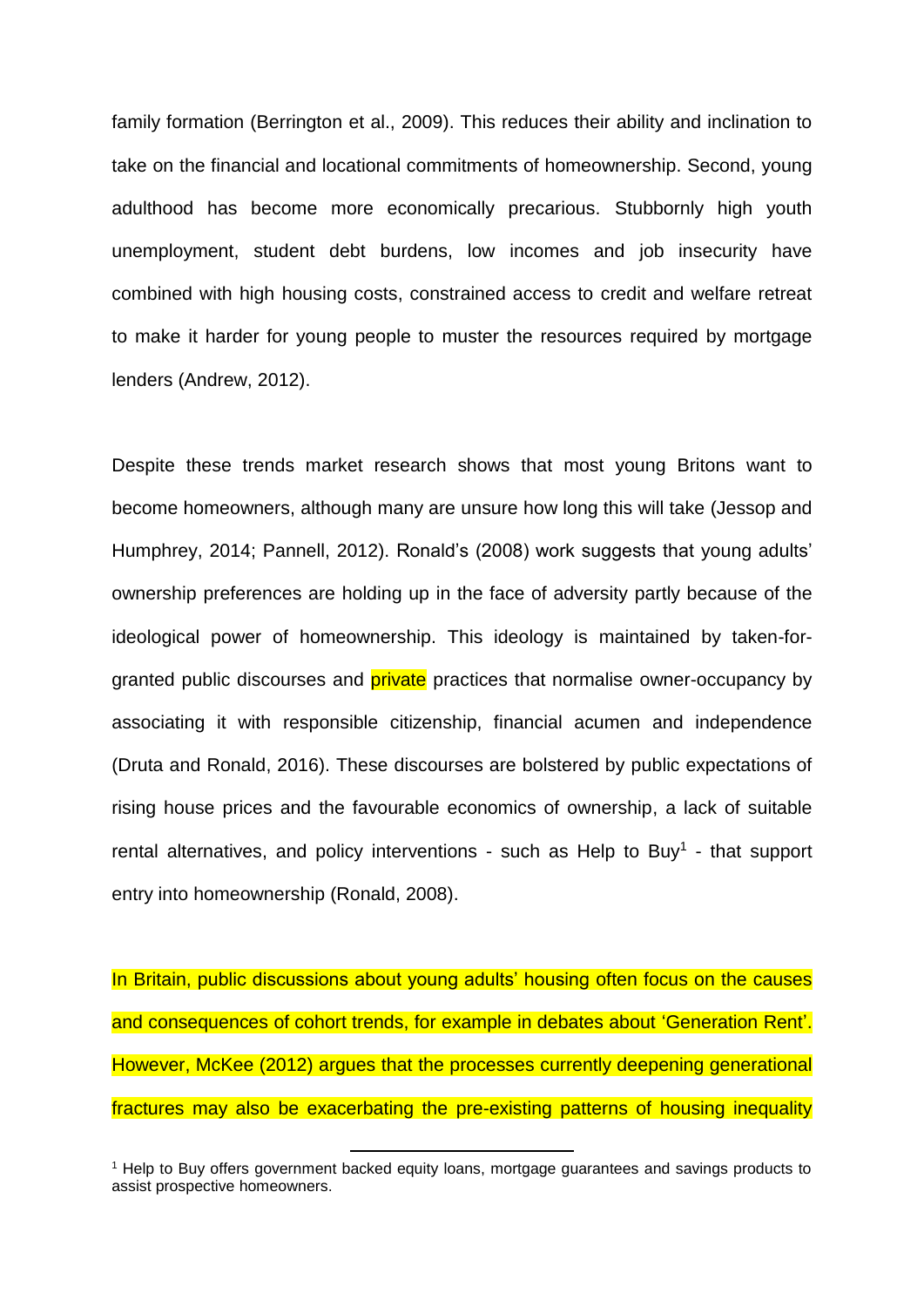within cohorts that are produced by persistent disparities in which young people become homeowners. Life course perspectives suggest that these disparities not only arise because of differences in life trajectories, but are also produced by the ways in which 'linked lives' and geographic factors come together to shape access to homeownership. These factors are now discussed in turn.

#### *The 'linked lives' of parents and children*

Researchers have long recognised that patterns of (dis)advantage pass down the generations through the housing system as parents shape the housing tenure, dwelling attributes and neighbourhood attainments of their children (Henretta, 1984; Sharkey, 2008). Mulder et al. (2015) outline several mechanisms that could explain why young adults in many countries are more likely to become homeowners if their parents are more advantaged in the labour market or own their dwelling (Aratani, 2011; Blaauboer, 2010; Di Salvo and Ermisch, 1997; Lersch and Luijkx, 2015; Öst, 2012). First, parents are likely to have more capacity to provide financial assistance if they have greater access to resources amassed through secure well-paid work or from the equity and lower housing costs that are often gained through owneroccupation (Mulder and Smits, 2013). In Britain, Jessop and Humphrey (2014) show that **parents who help their children into homeownership** are disproportionately drawn from advantaged socio-economic groups. These social patterns of assistance may also have geographic dimensions as parental access to resources (most notably housing equity) can be influenced by the characteristics of housing markets.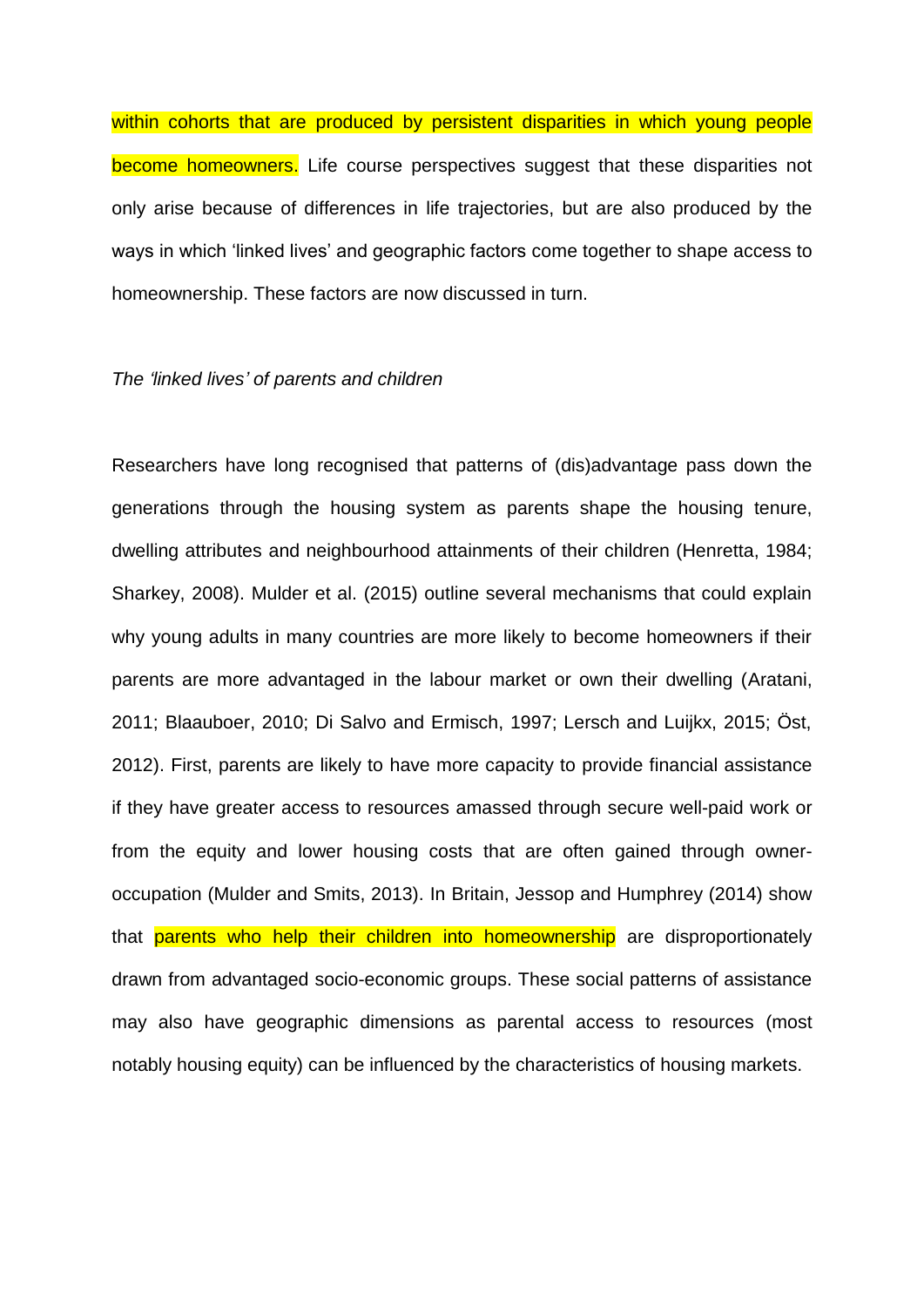Direct familial support for homeownership is often provided as gifts or loans towards mortgage deposits and lenders have been swift to incorporate this into their products and marketing (Helderman and Mulder, 2007; Tatch, 2007). Subsidised co-residence to allow saving and assistance with living costs are further ways in which more affluent parents can directly support the homeownership of their offspring (Druta and Ronald, 2016; Heath and Calvert, 2013). Such practices have come under greater scrutiny in the aftermath of the GFC amidst concern that affordability problems and credit barriers are lifting homeownership out of reach of young people whose families are unable or unwilling to provide support (NHF, 2014).

Parents may also indirectly influence the housing position of their children by shaping their human capital attainments, occupational trajectory and access to resources. Ermisch and Halpin (2004) note that well-documented intergenerational correlations in qualifications, occupational status and income mean that children from socio-economically advantaged backgrounds will typically be more likely to accumulate sufficient resources to enter homeownership than children from less advantaged backgrounds. This process could be bolstered by intergenerational transmissions of social capital, for example if advantaged parents provide their children with access to useful social networks and contacts. Controlling for young adults' life course development may therefore weaken the association between parental attributes and child homeownership.

Socialisation provides a third non-material mechanism linking tenure across generations. The idea is that homeowner parents influence the tenure preferences, expectations, cultural knowledge and perceptions of their children as they grow up in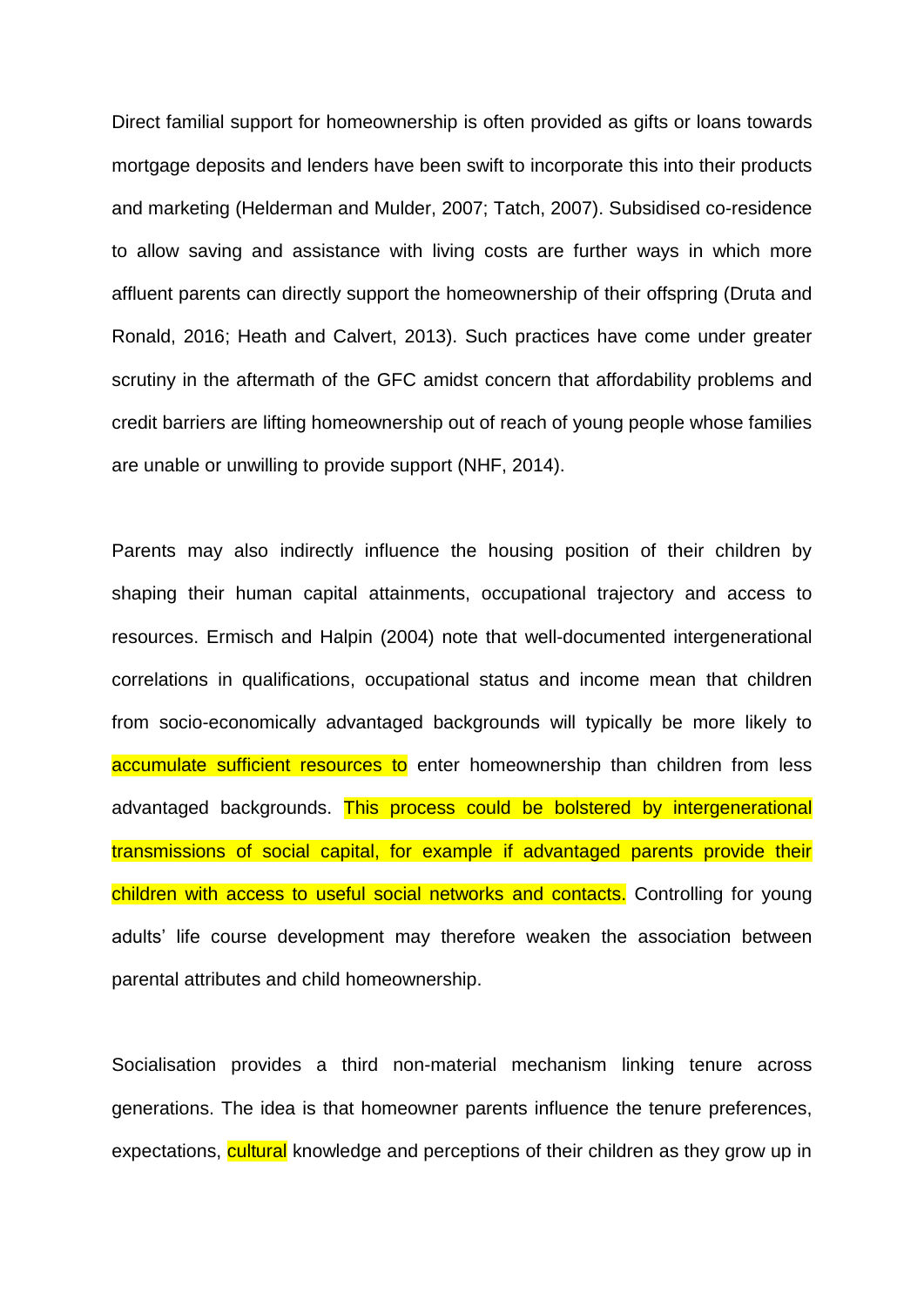ways that lead them to eschew renting in favour of homeownership (Lersch and Luijkx, 2015). Status emulation and role model effects may play roles in this process (Henretta, 1984). Given the particularly strong British ideology of homeownership, it is unclear whether socialisation shapes young Britons' housing careers to the same extent as their continental peers.

Work by Blaauboer (2010) indicates that gender may configure how parental factors are linked to child homeownership. Using Dutch data she finds somewhat stronger parental effects for women than men. Gendered patterns of parental influence might arise because young men and women tend to have different housing trajectories as patterns of residence in the parental home, higher education enrolment, labour force participation, partnership formation and co-residence with children all vary by gender (Berrington et al., 2009; Ermisch, 1999). Moreover gendered norms and practicesfor example regarding caregiving and the maintenance of family networks- may influence locational choices, tenure preferences and the contact and emotional closeness of parents and children. This could influence whether children request housing assistance as well as parental perceptions of their need and desert.

## *Geographic factors*

As educational and labour force transitions underpin much residential mobility in early adulthood, the geography of labour markets and educational institutions will configure young people's locational decisions and thus the spatial distribution of individuals who want and are able to access homeownership (Stockdale and Catney, 2014). At the national level Dennett and Stillwell (2010) show that young adults aged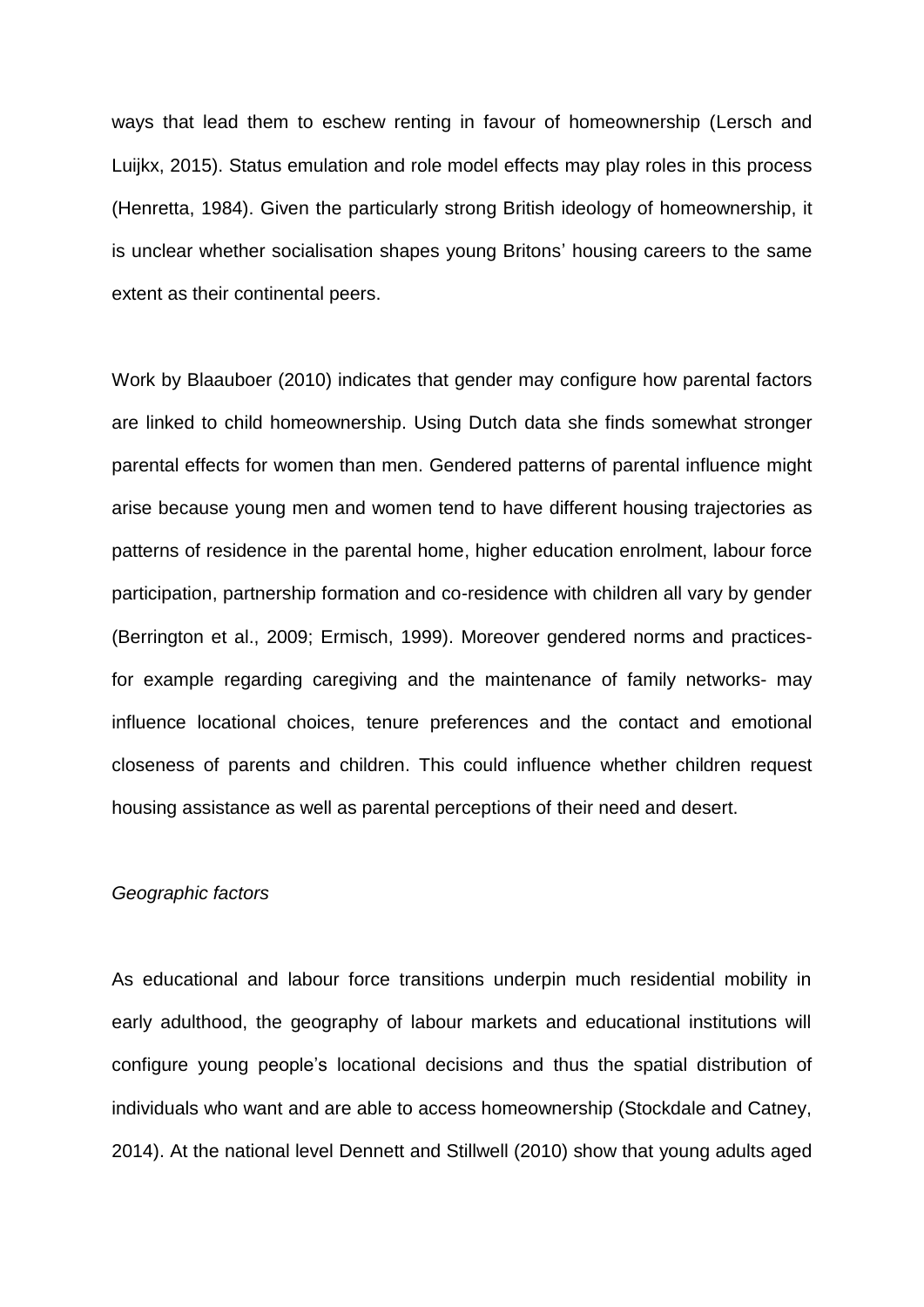16-29 tend to flow into cities, while those aged 30-44 tend to counter-urbanise. These types of patterns may produce distinct but often hidden geographies of tenure preference as young people with different housing **biographies and** priorities choose to live in different areas over the life course. For example, highly qualified graduates who shared accommodation at university may disproportionately opt to subsequently live in opportunity rich urban centres and may also carry a preference for sharing flexible private rental housing into early adulthood (Heath and Kenyon, 2001). Moreover, the social selectivity of those moving longer distances to work or study means that the geography of labour markets and educational opportunities will also influence how young adults with sufficient resources to enter homeownership are distributed across space. Structural changes in labour markets and educational systems are therefore an important reason why patterns of early housing career development have changed considerably in recent decades.

Spatial variations in housing opportunities and constraints also shape young adults' homeownership. A good example of this is provided by Helderman and Mulder (2007), who show that intergenerational correlations of homeownership in the Netherlands originate in part because young people and their parents tend to live in close proximity under similar housing market conditions. Although there could be bidirectional links between housing opportunities and decisions about intergenerational proximity, Helderman and Mulder's work illustrates that young adults' homeownership is strongly shaped by the geography of housing systems.

The tenure composition of dwelling stock is likely to be an important geographic influence on young adults' homeownership (Helderman and Mulder, 2007). Areas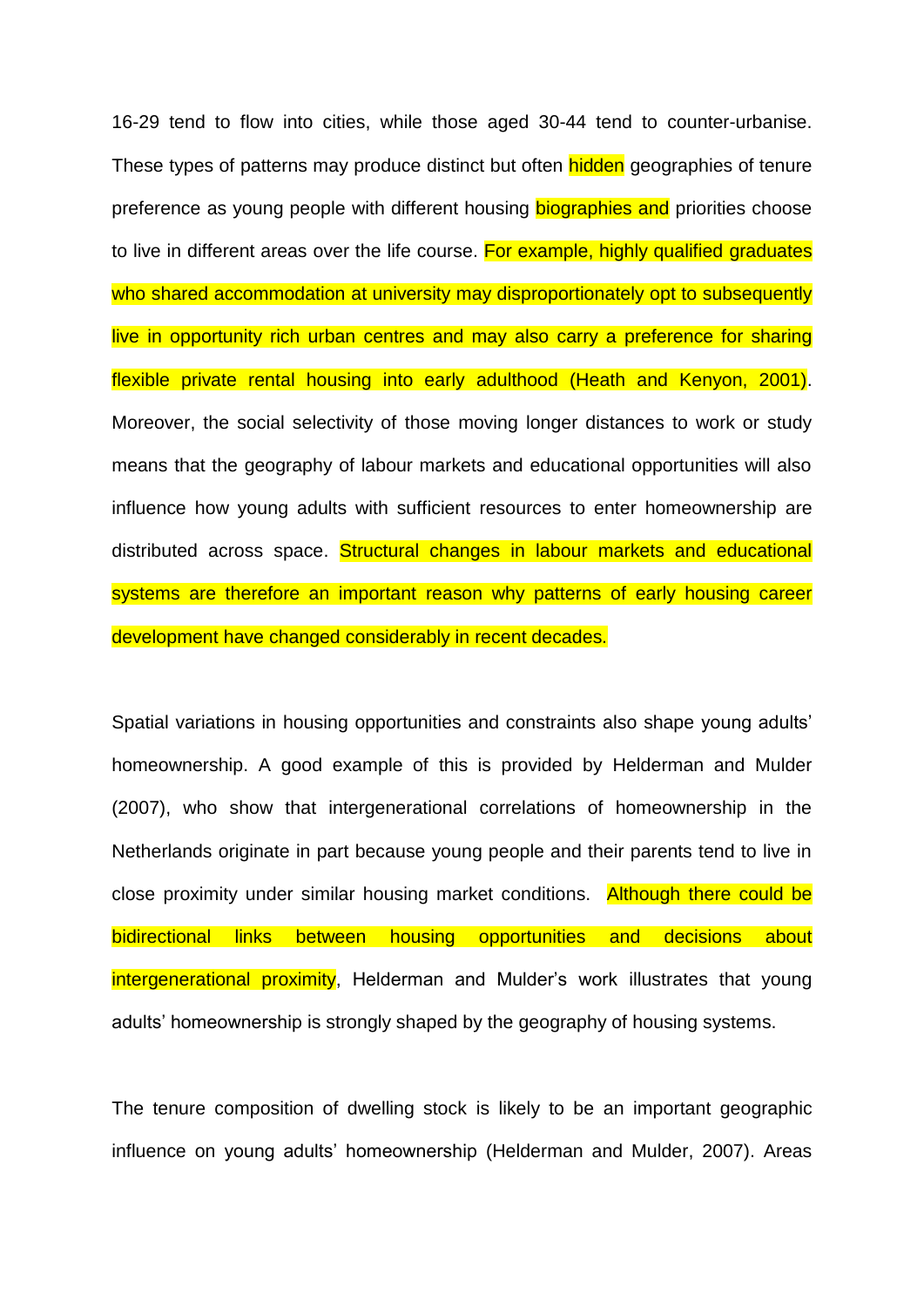with a greater proportion of rental dwellings are likely to have lower rates of young adult homeownership simply because they offer fewer opportunities to buy and also greater scope for living independently without owning. However, the UK has two distinct rental systems which may have differing links to young adults' homeownership. The social rental sector traditionally provided a secure, bureaucratically allocated, low-cost alternative to owner-occupation and thus more socially rented dwellings in an area might be associated with a lower probability of homeownership (Di Salvo and Ermisch, 1997). However, stock contraction means that demand for social housing now far exceeds supply in some parts of the country where tenancies are realistically accessible to only the most vulnerable (ONS, 2015). The proportion of socially rented dwellings in an area may therefore poorly reflect accessible vacancies. By contrast, abundant private rental housing in an area is likely to be negatively associated with young adults' homeownership. In these locations those who prioritise residential independence can rent privately, while those prioritising homeownership either stay in the parental home or move to less constrained markets.

The relative cost of owner-occupation is a second spatial influence on young adults' homeownership. In a cross-national analysis, Mulder and colleagues (2015) show that people are less likely to become homeowners when affordability is more constrained. Longitudinal evidence from 1990s Britain showed that high house prices increase parental co-residence and the age at which young people become homeowners (Andrew, 2012; Ermisch, 1999). This is because high house prices raise deposit requirements, affect the relative user costs of homeownership and can impede saving through correlation with higher rents (Andrew, 2012; Di Salvo and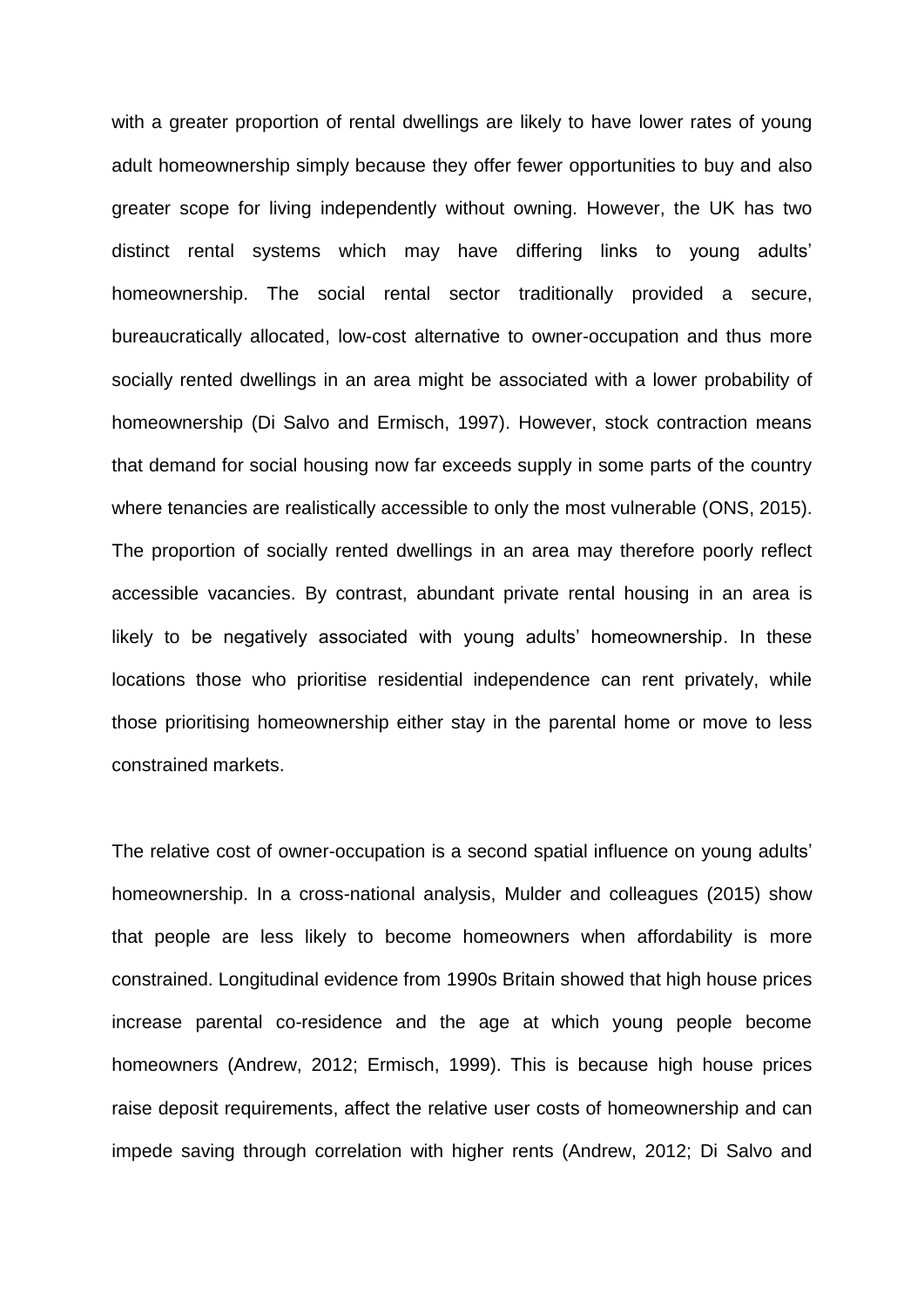Ermisch, 1997; ONS, 2015). Places with high house prices also tend to have high price-to-earnings ratios and thus low long-term affordability (NHF, 2014).

## *Parents and prices*

While there is growing evidence that 'linked lives' and geographic factors shape housing attainments in young adulthood, far less is known about how parents and prices *interact* to configure young people's homeownership. Intuition and international research suggest that parental socio-economic advantage may be especially relevant for young adults' homeownership where housing is more expensive and young people consequently need more help and to be more advantaged to overcome financial constraints (Mulder et al., 2015; Öst, 2012). Young people from less advantaged backgrounds who are committed to living in expensive areas may therefore be more likely to rent, share or live with parents than their more advantaged peers. In addition, young people from less advantaged backgrounds who are more footloose or particularly committed to homeownership may disproportionately opt to live in cheaper areas.

This suggests the hypothesis that *lower parental socio-economic status has a stronger negative association with young adults' homeownership in areas with higher house prices.* If this is the case then differential access to homeownership could be helping to polarise society by disproportionately excluding young people from less privileged backgrounds from owner-occupation in more prosperous parts of the country. This could have long-term implications for social mobility, migration behaviour and the distribution of wealth.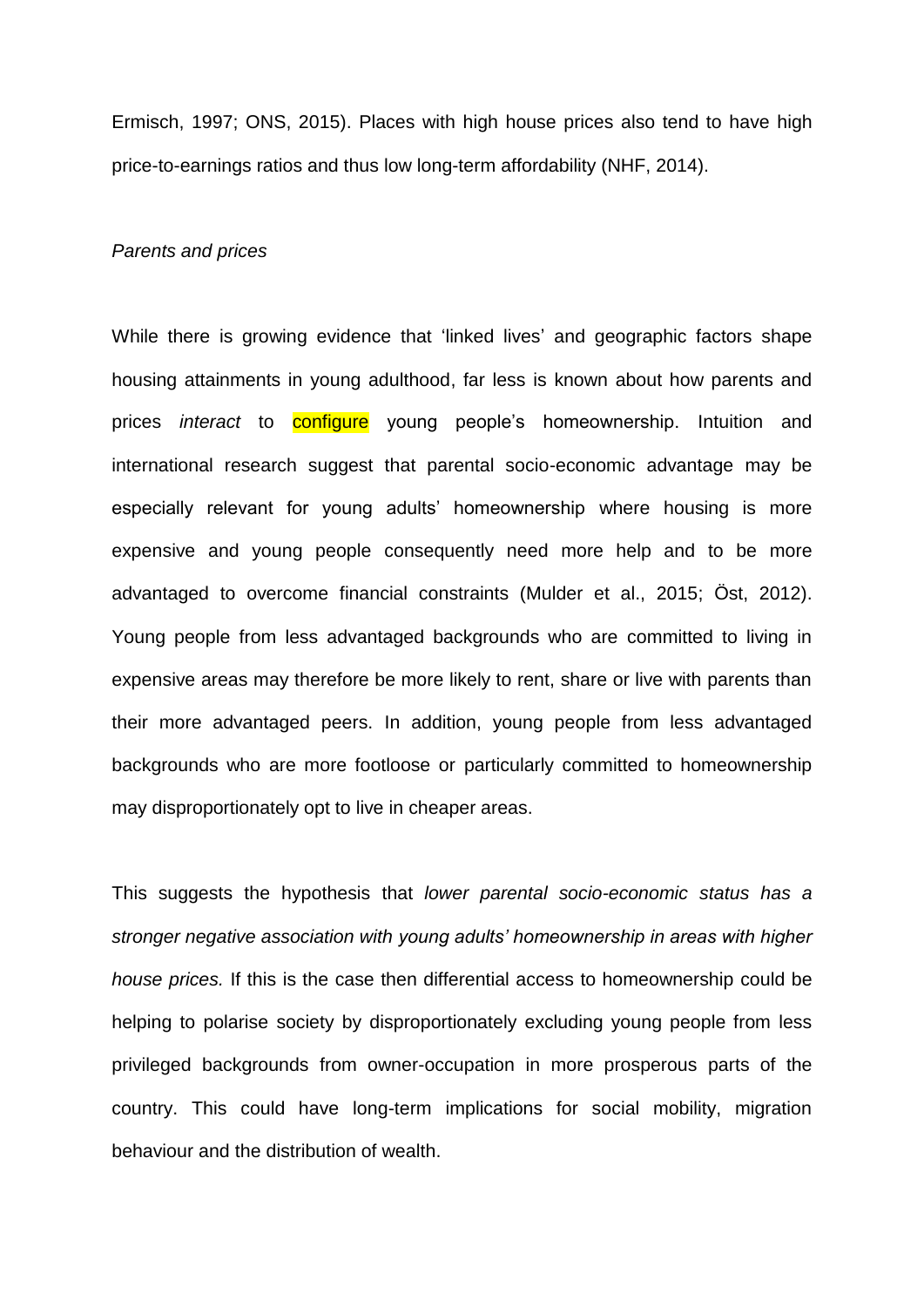## **Data and methods**

#### *Longitudinal microdata*

This study uses the Office for National Statistics Longitudinal Study of England and Wales (LS). The LS is a relational database containing the linked census records of a 1% sample of the population of England and Wales. The original sample was selected from the 1971 census by incorporating data from all individuals born on one of four specific birth dates (Lynch et al., 2015). Immigrants and new babies with these birth dates are continuously added to the sample<sup>2</sup>. Census data from people living with Longitudinal Study Members (LSMs) are available, although these individuals are not followed through time. A key advantage of the LS is its low levels of attrition (Lynch et al., 2015).

Data were extracted from all LSMs aged 5-14 in 1991 (the 'baseline' census) who were usually resident in a private household with a parent. This age banding ensures that selected children were dependent on their parent(s) at baseline. Cases where the LSM was not in the LS in 2001 or 2011 (the 'outcome' census) were removed. After excluding a very small number of LSMs with missing data the final sample comprised 20230 men and 22080 women.

The dependent variable is a dummy identifying LSMs who were homeowners when aged 25-34 in the 2011 census (43.0% were homeowners). This was the modal age for first-time homeownership in the 1990s and 2000s (DCLG, 2011). LSMs were

<sup>2</sup> Immigrants enter the sample between censuses after registering with a General Practitioner.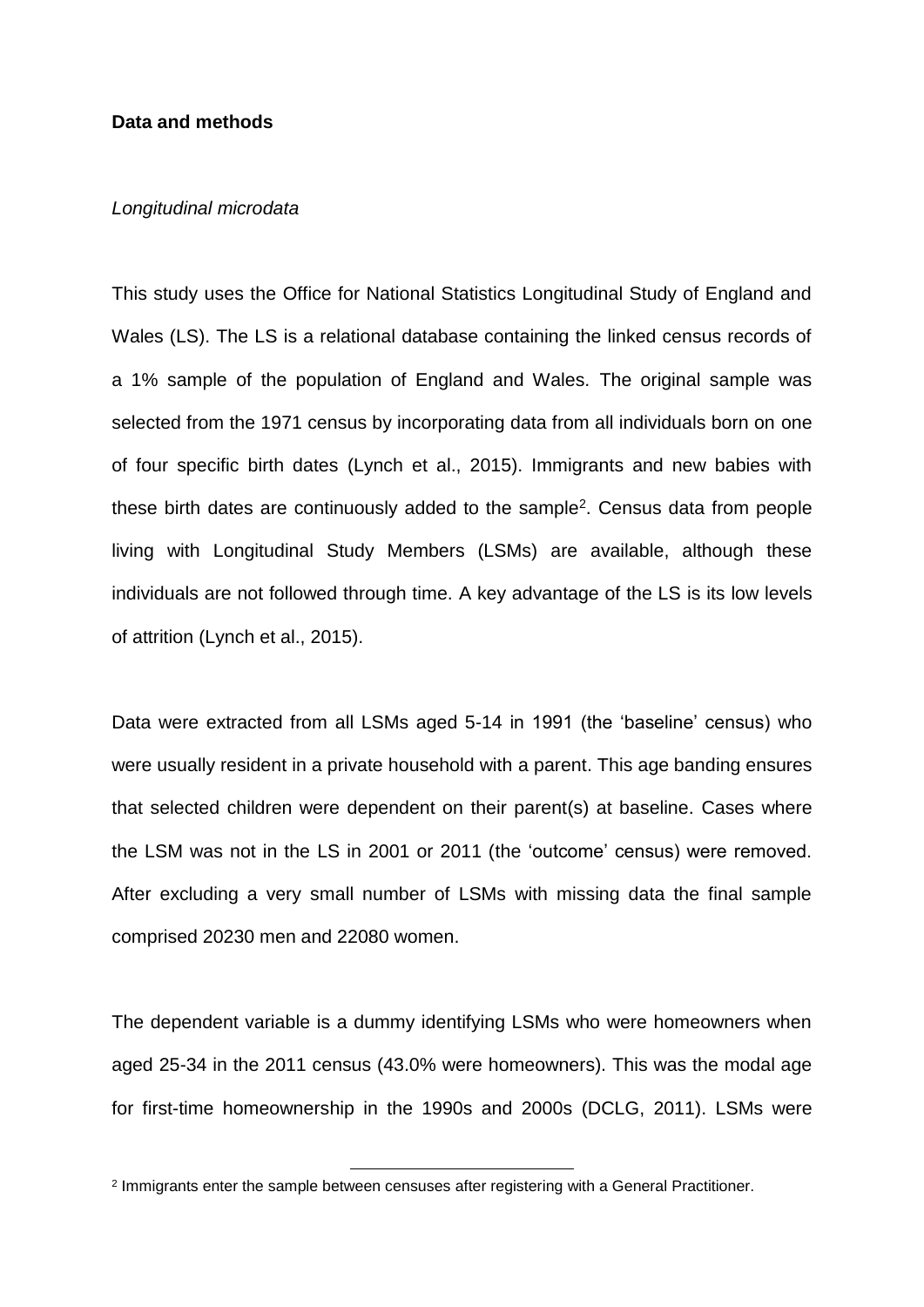coded as homeowners if they were not co-resident with a parent and were living in an owner-occupied dwelling as the Household Reference Person (HRP) or their partner<sup>3</sup>. HRP status is a census indicator derived using information from the household relationship grid on the census form (ONS, 2014). In each household people are first grouped into families headed by a Family Reference Person (FRP). Families are defined as either a co-resident couple; a couple with child(ren); a lone parent with child(ren); or grandparent(s) and grandchild(ren) if the intervening generation is absent. 'Children' can be of any age but cannot be living with a partner or child. The FRP is either the highest ranked partner or the lone (grand)parent in a family unit, with the ranking procedure sequentially using information on economic activity, age and census form order. In households with families the highest ranked FRP is HRP. In households without families the HRP is the highest ranked individual. Experiments using alternative dependent variables coded only using tenure and either HRP status or household relationships produced very similar results to those reported below.

The key independent variables are parental labour force position and housing tenure in 1991. These indicators of parental socio-economic status proxy tenure socialisation and the indirect transmission of homeownership through socioeconomic attainments. Although the LS does not record financial transfers, prior evidence suggests that their effects should be absorbed by the parental measures as the likelihood of intergenerational transfers is usually greater when parents own their dwelling and have more advantaged occupations (Jessop and Humphrey, 2014; Mulder and Smits, 2013). More positively, the parental variables should help to

<sup>&</sup>lt;sup>3</sup> Unfortunately it is tricky to tell 'who lives with who' using census data. Given the age of sample members it seems reasonable to assume that those living with a parent are in the parental home.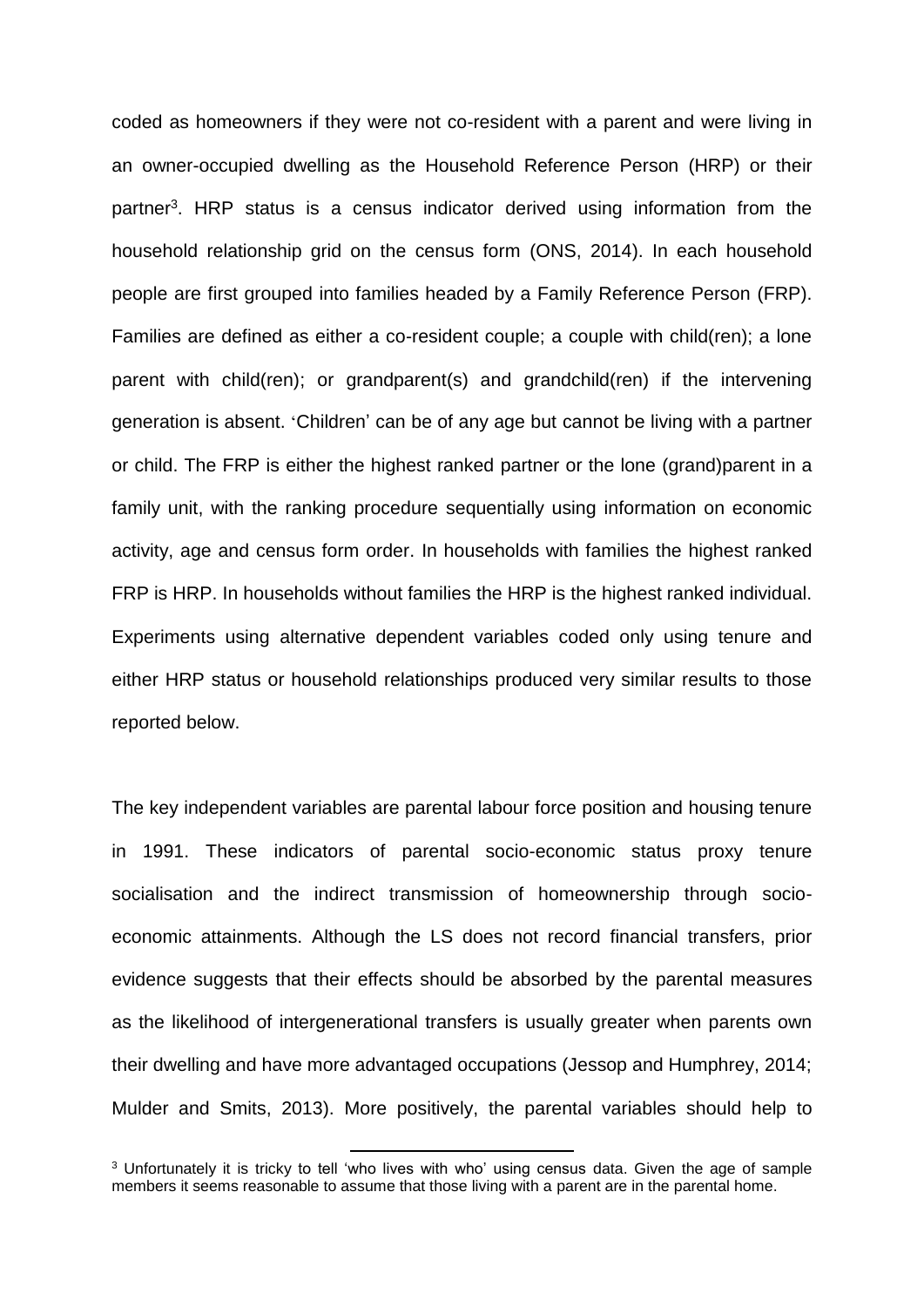capture how children's homeownership might be influenced by their perceptions of *potential* support, as well as by non-financial assistance. As it is not possible to disentangle these mechanisms the results of this study should nonetheless be interpreted cautiously in terms of associations rather than causal effects.

Parental labour force position is derived using the employment status of the LSM's parent(s) and the approximated National Statistics Socio-Economic Classification (NS-SEC) of working parents. NS-SEC classifies occupations according to employment relations and conditions. Where both parents are employed the 'higher' occupational class is assigned and the three category version of NS-SEC is used to avoid small cell counts. This coding separates parents employed in higher managerial, administrative and professional occupations (NS-SECs 1-2) from those working in intermediate jobs (NS-SECs 3-4) and routine and manual occupations (NS-SECs 5-7). Workless parents received a separate code. Parental tenure is a dummy separating owners from tenants. Extra controls were defined for other personal and parental attributes known to configure housing careers (Appendix A1 for summaries).

## *Housing market indicators*

Data capturing housing market conditions in the local authority district<sup>4</sup> (henceforth district) of residence were attached to LSMs. There were 348 districts in England and Wales in 2011, although only 347 are present in the sample. Districts are used pragmatically to approximate local housing markets as this is the finest granular

<sup>4</sup> Median 2011 population=126000.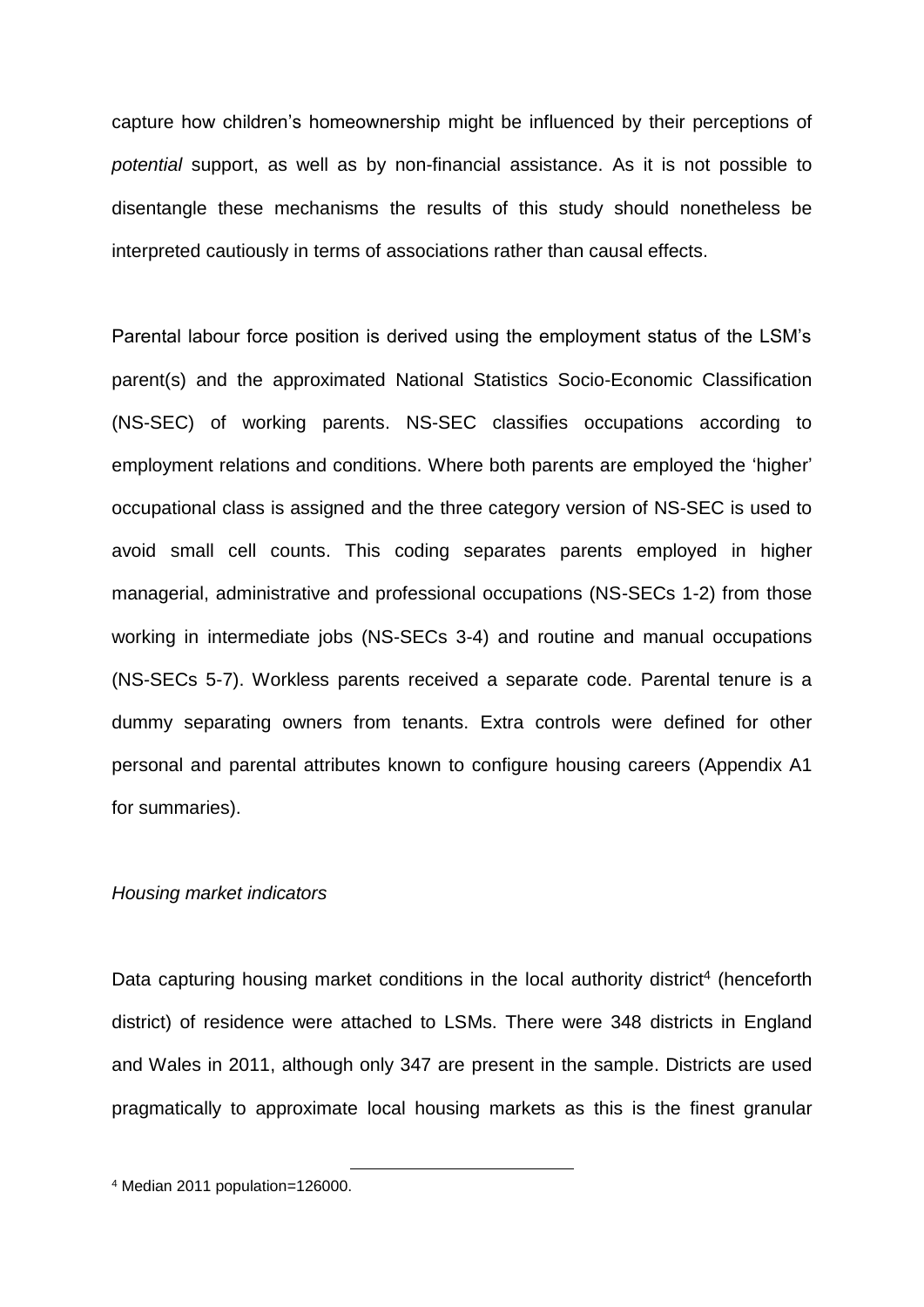scale for which robust data on house prices can currently be attached to the  $LS<sup>5</sup>$ . While this approach allows us to observe the local price variations missed by regional analysis, it is important to recognise that the geography of housing markets may not respect administrative boundaries.

Two sets of district housing market characteristics were attached. First, 2011 census data were used to measure the percentage of households renting from social and private landlords. Second, information on median 2011 house prices was obtained from the Office for National Statistics House Price Statistics for Small Areas. Median prices are based on market transactions recorded by the Land Registry. In 2011 transactions were below pre-crisis levels while prices were falling in cheaper areas and rising in expensive locations (ONS, 2015). The median price of terraced houses is used as the price indicator to take into account - insofar as is possible with the available data- that the composition of dwelling types may vary across districts. The price of terraced housing is also particularly relevant for resource strapped young people as median terraced house prices were on average well below overall median prices in 2011.

Median prices were used to divide districts into deciles. Tied values mean these do not contain identical numbers of districts. Prices were log transformed for modelling work to reduce skewness. Table 1 provides summary information about the deciles. The first columns show that the decile distribution of sample members largely follows the overall population distribution. The second set of columns show the regional geography of 2011 house prices. Northern and Welsh districts were concentrated in

<sup>&</sup>lt;sup>5</sup> Finer grained geographies are available but are too small to approximate housing markets and many have very few housing transactions.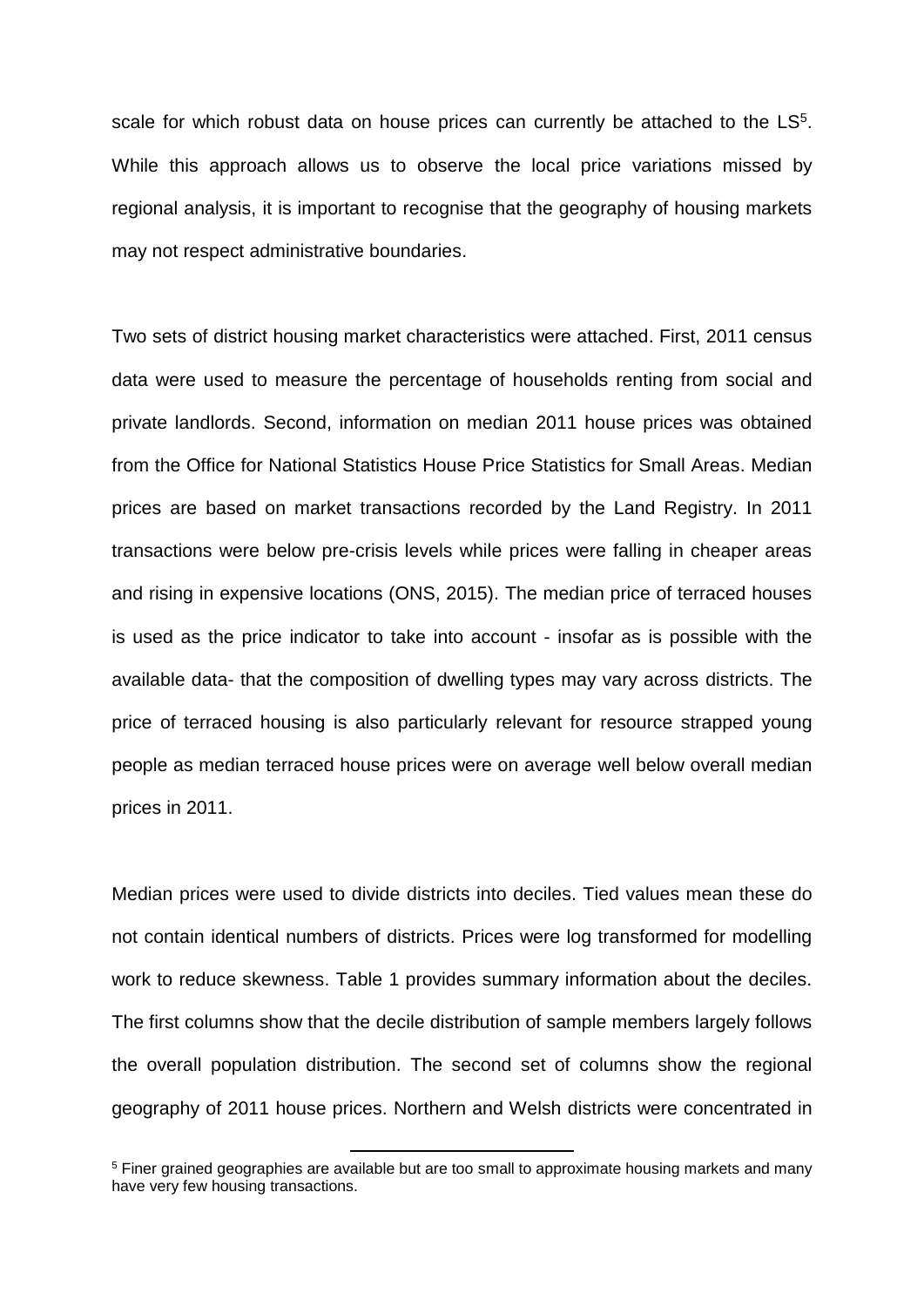the cheaper deciles while Southern districts had higher prices. Most districts in the top decile are London boroughs.

\*\*\* Table 1 about here \*\*\*

As incomes vary spatially and affect the extent to which house prices constrain homeownership, further work was conducted to establish whether the district house price variable also captures variation in the long-term affordability of homeownership. Affordability is often defined as the ratio of prices to incomes. Analysis of ONS data comparing district median house prices to estimated average earnings showed that median price to income ratios increase monotonically across the deciles in Table 1 from 5.3 in the lowest decile to 11.2 in the highest. There is also a very strong Spearman's rank correlation between district median prices and average price to income ratios (*ρ*=0.88, *p*<0.001). Median terraced house prices thus appear to be a crude but simple composite indicator of the broad cost and affordability of homeownership.

## *Analysis*

The analysis begins by plotting the proportion of young adults in each decile who were homeowners by parental background. Concentrating on differences within deciles takes into account that the proportion of children living in each decile could vary by family background because children often live relatively near to their parents. Comparing the conditional effects of parental background thus gives a good indication of whether young people from less advantaged backgrounds are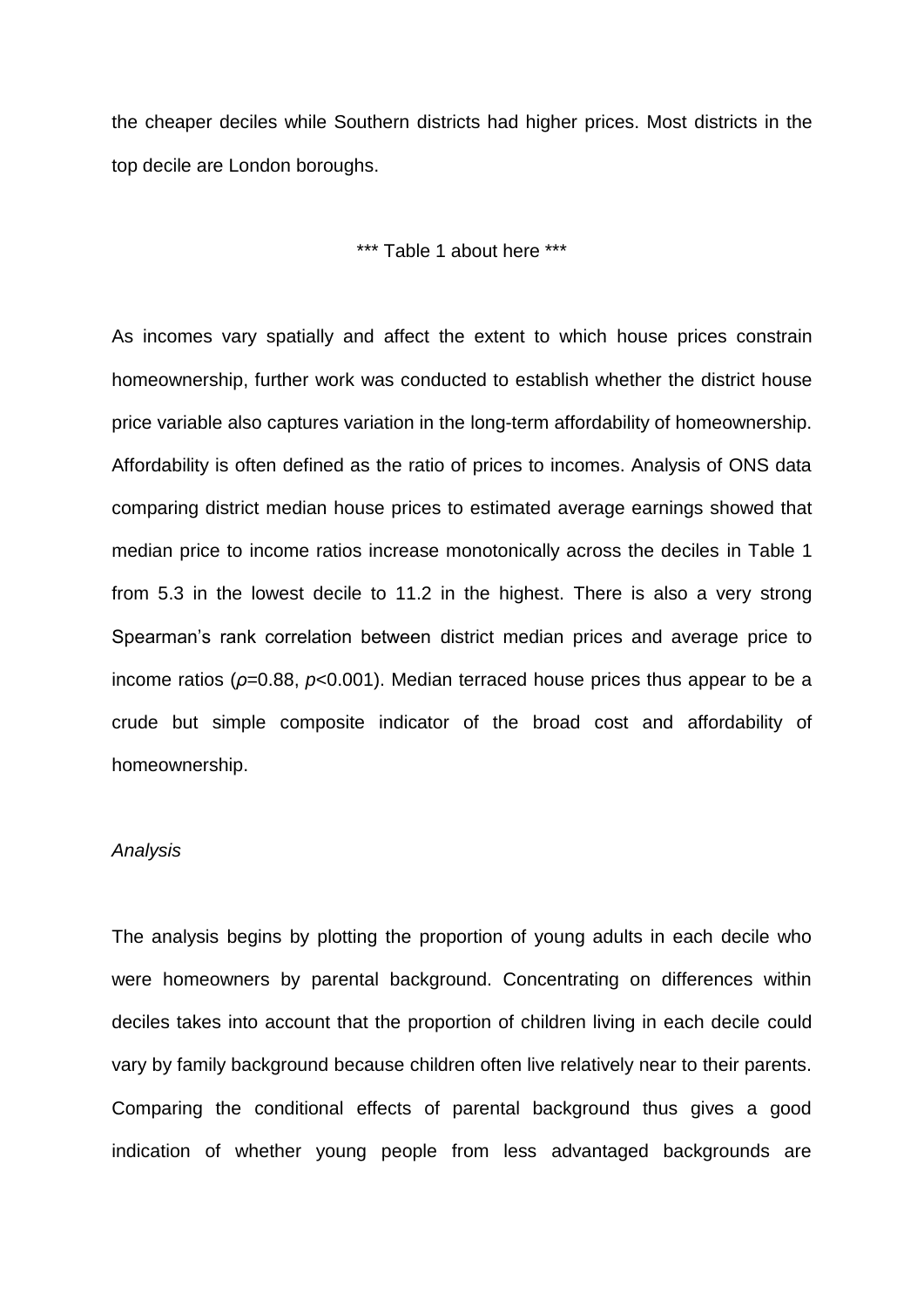disproportionately less likely to be homeowners when living in more expensive places.

Multilevel logistic regression models were then estimated to examine how parents and prices are linked to homeownership in young adulthood after controlling for young people's personal attributes, position in various life course careers and the characteristics of their district. In these models LSMs are nested within districts<sup>6</sup>. All models were fitted in Stata 12 using adaptive quadrature methods. All analyses were split by gender as differences in male and female labour force participation, living arrangements and use of welfare support may affect the likelihood of homeownership and the importance of parental background (Blaauboer, 2010).

#### **Results**

Figure 1a shows the proportion of sample members in owner-occupation in 2011 by district house price decile and parental labour force position<sup>7</sup>. Overall a higher proportion of young women (45.7%) than men (40.1%) are homeowners, probably because women tend to partner slightly older men. For both genders and across all deciles children whose parents worked in managerial, administrative and professional occupations (NS-SEC 1-2) are significantly more likely to be homeowners than those whose parents had routine or manual jobs (NS-SEC 5-7). Children with workless parents are the least likely to own their dwelling.

 $\overline{a}$ 

<sup>6</sup> Means=58 men and 64 women per district.

<sup>7</sup> Points for children whose parents worked in intermediate (NS-SEC 3-4) occupations are not shown as this category is heterogeneous. Their proportions follow the patterns shown in Figure 1a.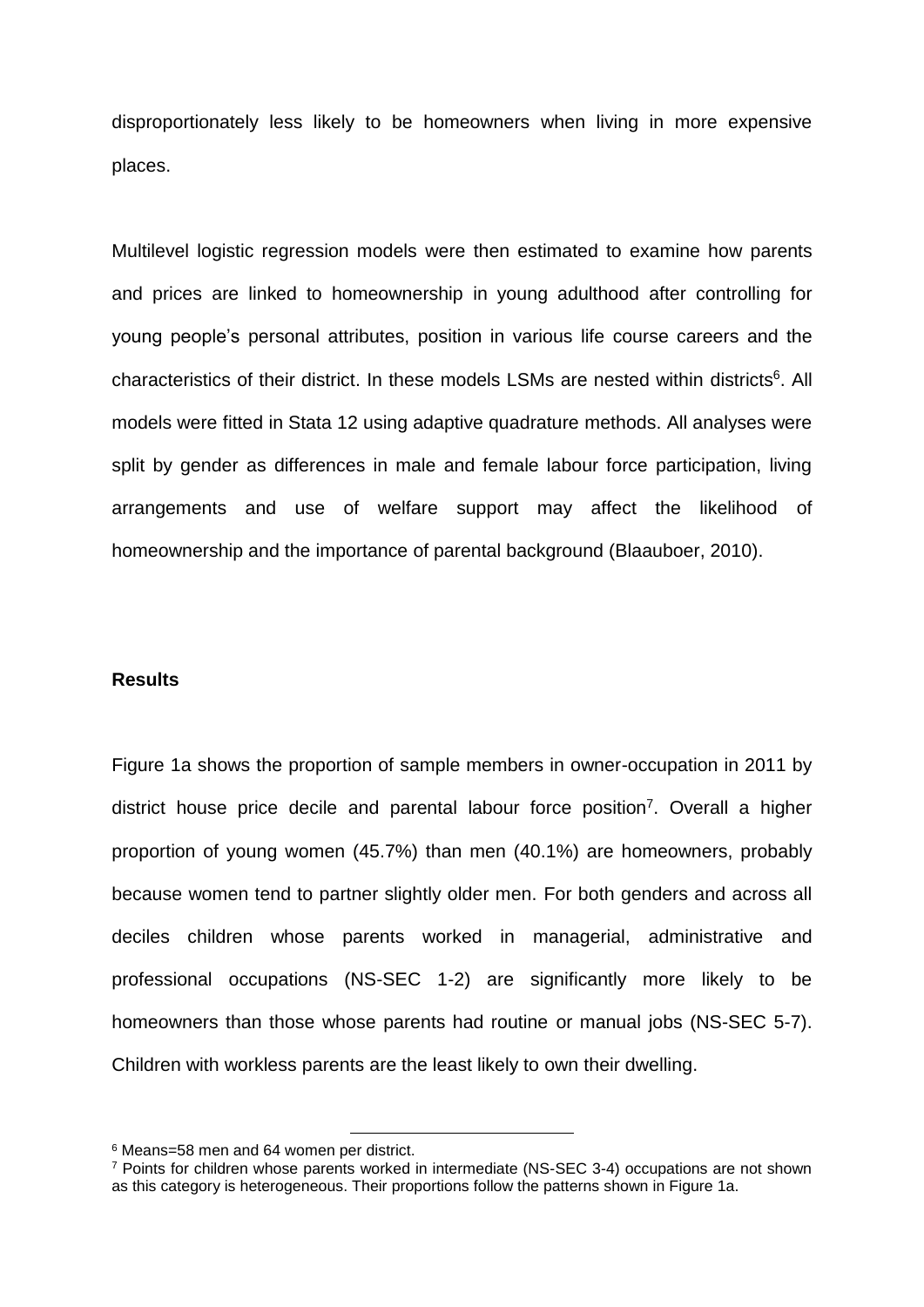\*\*\* Figures 1a and 1b about here \*\*\*

If the hypothesis holds then differences in the homeownership rates of young adults from more and less advantaged backgrounds should widen as house prices increase. Figure 1a suggests this is not the case as across all groups the homeownership rate generally falls at a roughly similar rate with increasing house prices. For most groups (especially women with parents in NS-SEC 1-2), the drop in homeownership is especially noticeable in the most expensive decile.

Figure 1b replaces parental labour force position with parental tenure. In all deciles the homeownership rate is significantly lower for children whose parents were tenants rather than owner-occupiers. Interestingly, the magnitude of this disparity is relatively constant across the deciles and if anything appears smallest in the most expensive districts where comparatively few young people are homeowners.

To explore whether these patterns vary within young adulthood further analyses (not shown) reran Figures 1a and 1b separately for LSMs aged 25-29 and 30-34. Although the **same basic patterns** were evident for both groups, the relative gap between children from more and less advantaged backgrounds was typically somewhat greater for the older cohort. This suggests that parental advantage increases the odds more than the speed of entering owner-occupancy (Di Salvo and Ermisch, 1997). This could be because young people from more advantaged backgrounds often voluntarily postpone homeownership while attending higher education and establishing careers.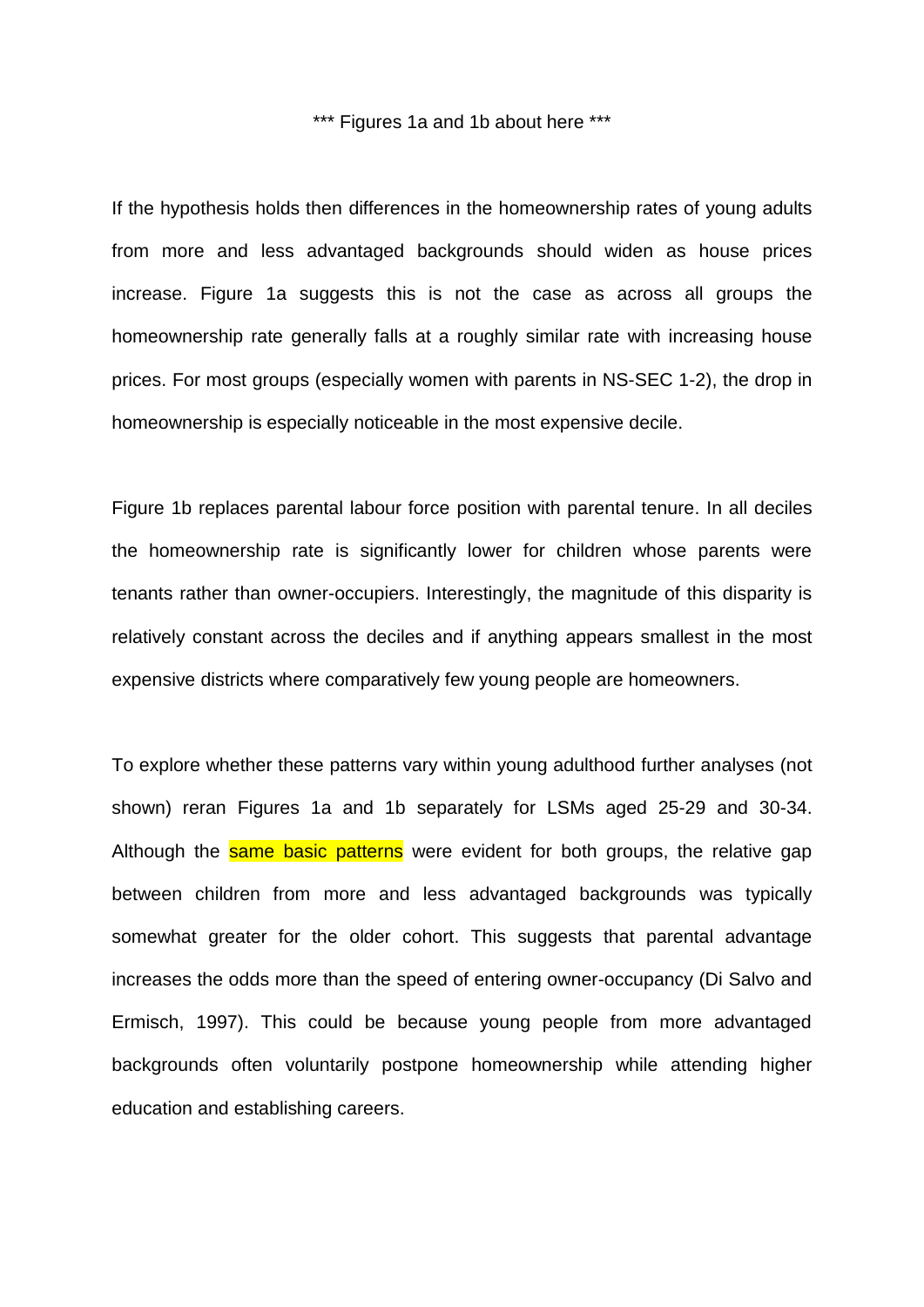Table 2 presents four well-fitting random intercepts logistic regression models testing how parental background and district house prices are associated with young adults' homeownership after controlling for other factors. All models contain identical variables but Models 1a and 1b interact parental labour force position with district house prices, while Models 2a and 2b repeat the interaction for parental housing tenure. The estimated Variance Partition Coefficients indicate that there is very little unexplained district level variation in young adults' homeownership. In consequence, there is negligible difference between the cluster-specific results presented and population-averaged results.

## \*\*\* Table 2 about here \*\*\*

The effects of the control variables are largely as expected. Homeownership becomes more common as age increases but at a diminishing rate. Asian men have significantly lower odds of homeownership than their White British peers, while the opposite is true for Asian and non-British White women. Good health, higher education and living with children in 2011 increase the relative odds of homeownership. Interestingly, having lived with children in 2001 is associated with reduced odds of owner-occupation in 2011. This might be because early childbearing hinders resource accumulation and may grant young people priority access to scarce social housing. Having lived with a partner in 2001 boosts female homeownership while men are less likely to own if they were resident in the parental home in 2001. Being single, living in a couple with fewer earners and having a less advantaged occupation are all associated with substantially lower odds of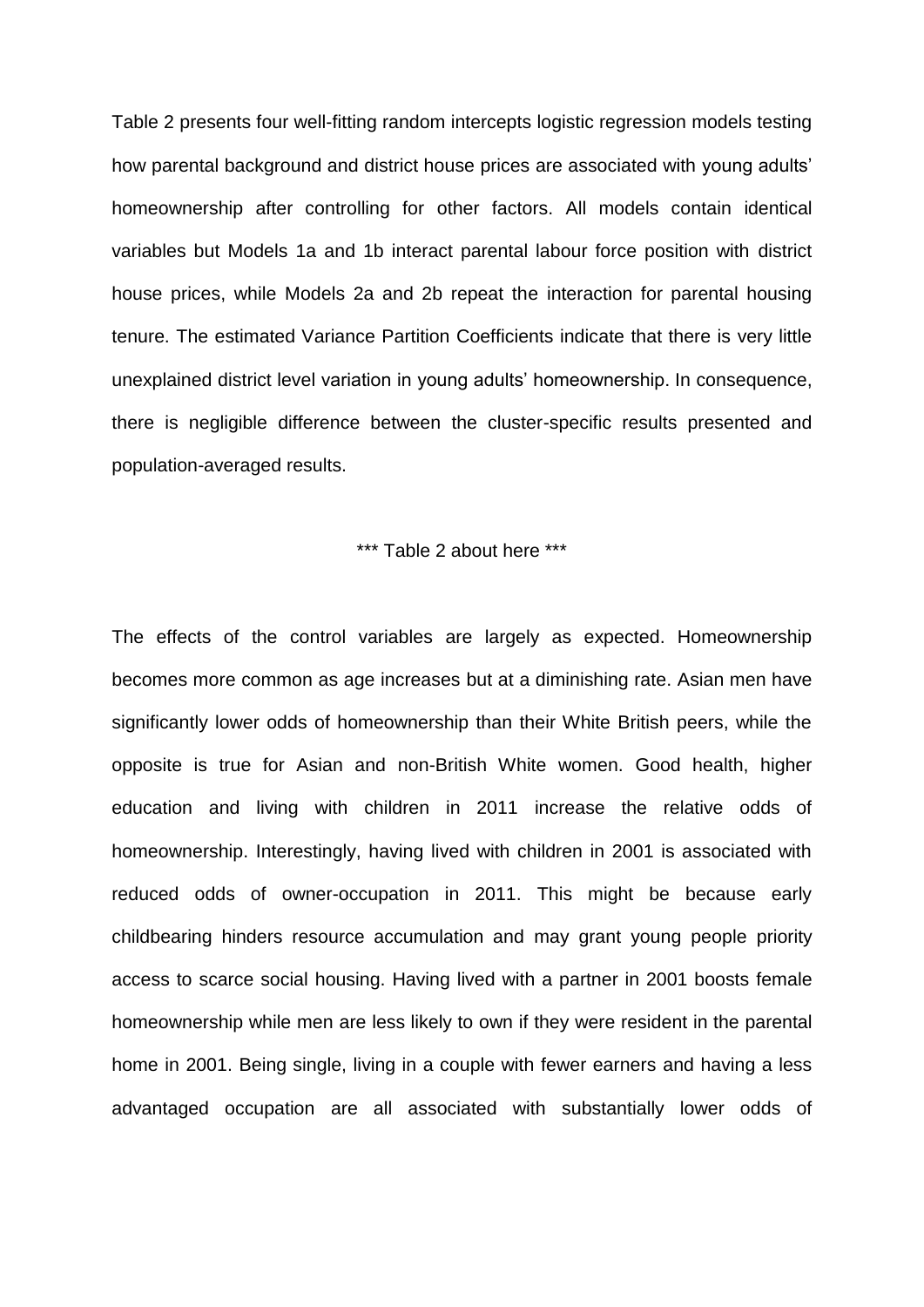homeownership relative to dual-earner couples with a high occupational class position.

Recent migration is linked to lower odds of homeownership. This is probably the combined result of transaction costs, expectations of future residential mobility and a reluctance to commit to homeownership in unfamiliar areas. Neither parental age nor most of the regional dummies have particularly significant effects. At the district level young adults are more likely to be homeowners in urbanized areas and in places with less rental stock (especially in the private sector)<sup>8</sup>. The former result may suggest that higher turnover in urban areas creates more opportunities for young people to enter homeownership.

Models 1a and 1b interact parental labour force position with district house prices. This means that the 'main effect' of each interacted variable must be interpreted as its effect when the other is 0 (ie the NS-SEC 1-2 reference category or the mean district house price). For both genders higher prices are associated with lower odds of homeownership amongst young people whose parents worked in NS-SEC 1-2. In districts with mean prices young people are significantly less likely to be homeowners if their parents worked in NS-SEC 5-7 occupations or were not working. The interaction effects suggest that higher house prices deepen these disparities in the relative odds of homeownership by parental background, most notably amongst women.

<sup>&</sup>lt;sup>8</sup> One referee noted that tenure mix predictors may be endogenous. Re-fitting the models without these variables indicates that they do not introduce bias as the results are virtually identical. Models incorporating tenure mix are reported as they fit slightly better, reduce unexplained district level variance and provide tentative evidence about how housing stock composition is linked to young adults' homeownership.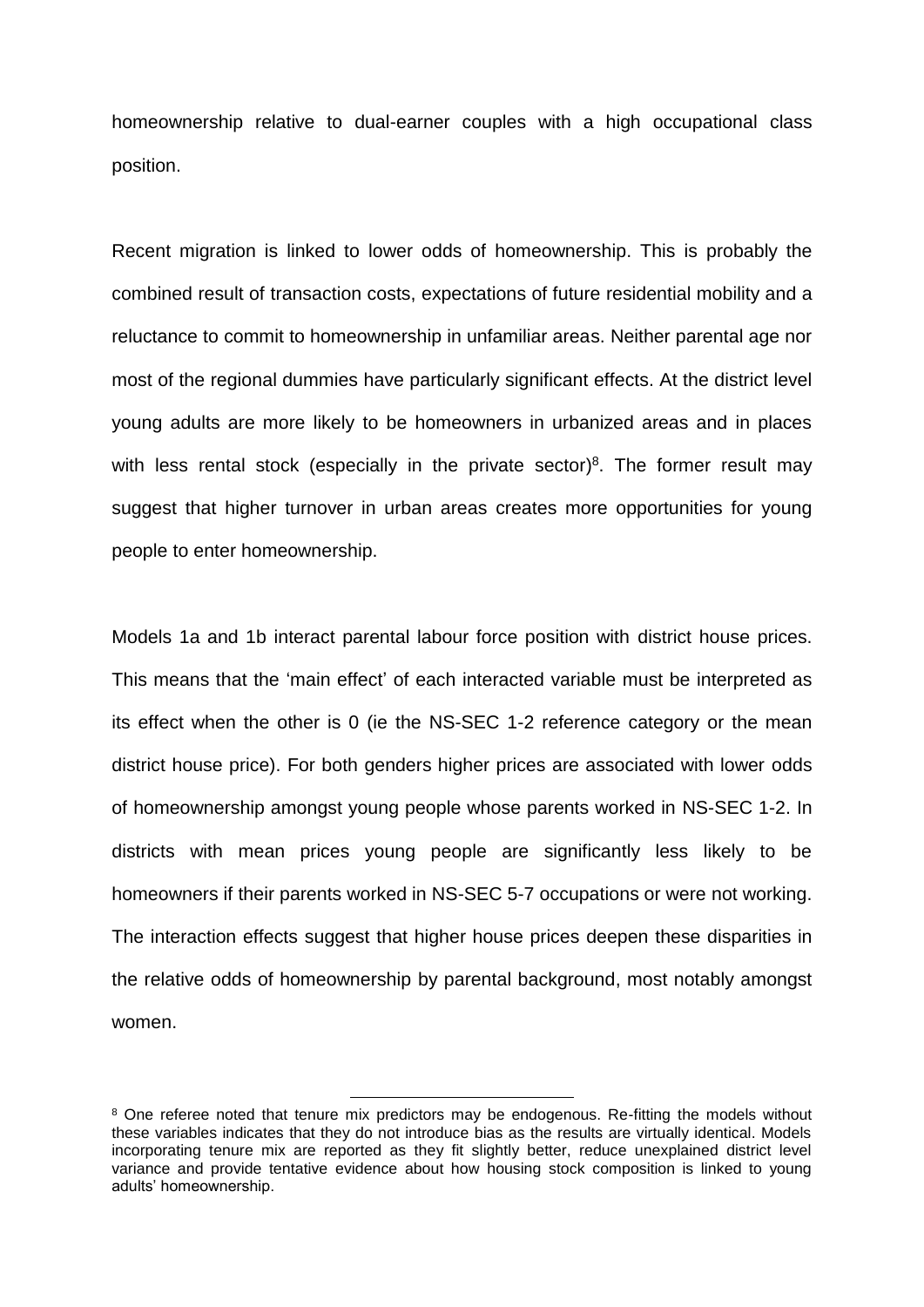Models 2a and 2b show that in districts with average house prices young people whose parents were tenants have substantially lower odds of homeownership than young people whose parents were owner-occupiers. Higher house prices are associated with lower odds of homeownership amongst the children of owneroccupiers. There is no significant multiplicative interaction effect for men in Model 2a. By contrast, Model 2b shows that the relative odds that young women are homeowners become less favourable to the children of tenants as house prices increase. In general these results broadly support the hypothesis that lower parental socio-economic status has a stronger negative association with young adults' homeownership in areas with higher house prices. This is especially true for women.

To examine the interaction effects in terms of absolute differences in probability, Figures 2a and 2b use Models 1a through 2b to plot the predicted probability that two hypothetical individuals are homeowners while varying their gender, district house price and parental background. Profile A's other personal attributes and district characteristics are fixed to generally favour homeownership, while Profile B is fixed to have fewer individual advantages and face greater district constraints. These representative profiles were chosen because further simulations indicated that the ways in which parental background and district house prices intersect to shape the probability of homeownership depends especially strongly on whether young adults' other circumstances generally favour owner-occupation. In all plots district house prices are shown on the log scale with the deciles from Table 1 superimposed. The *x* axis is truncated at 14 as only Westminster and Kensington and Chelsea have prices above this level<sup>9</sup>.

<sup>&</sup>lt;sup>9</sup> Excluding these outliers yields very similar model estimates.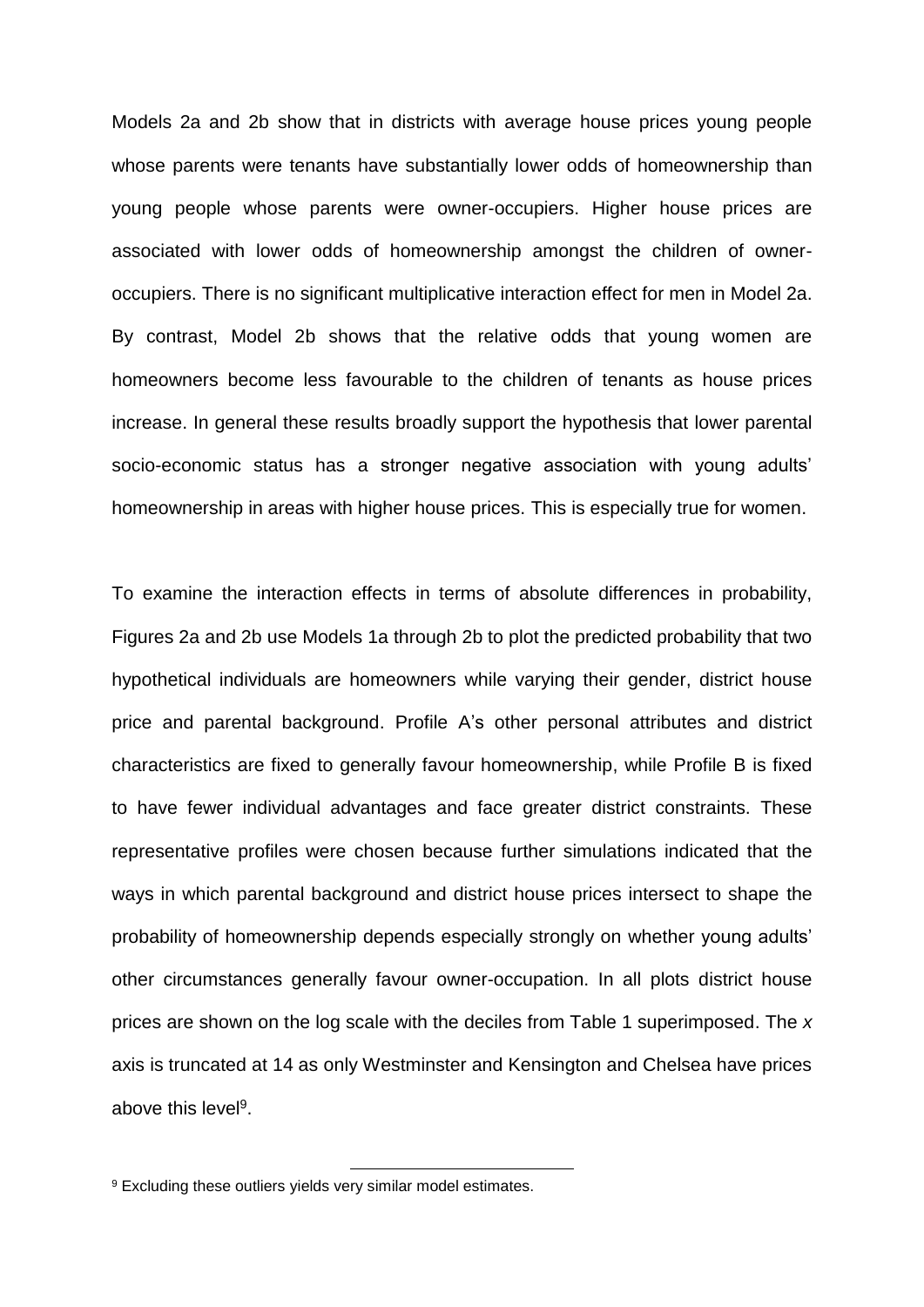\*\*\* Figures 2a and 2b about here \*\*\*

The Profile B lines in Figures 2a and 2b show that when young adults face many restrictions and constraints then their predicted probability of homeownership is low regardless of parental background or district house price. For young people in more auspicious circumstances (Profile A), the plots show that the predicted probability of homeownership typically falls as house prices increase. However, this effect should not be overstated as it takes a considerable increase in district house prices to greatly reduce the probability of homeownership.

More advantaged young adults (Profile A) are considerably less likely to be homeowners if their parents rented rather than owned their dwelling. By contrast, the stratifying effect of parental labour force position is more muted. Figures 2a and 2b also show that the predicted probability of homeownership declines particularly rapidly as house prices rise for Profile A children with less advantaged parents. This pattern of divergence is especially noticeable for women.

Taken together, the results partly indicate that parental socio-economic position is generally more important for child homeownership in areas with higher house prices. Two qualifications to this pattern must however be emphasised. First, the hypothesised interaction between parents and prices is more noticeable for women than men. Second, parents and prices only intersect to substantially influence the absolute probability that *more advantaged* young adults are homeowners. Neither disparities in house prices nor parental attributes do much to stratify the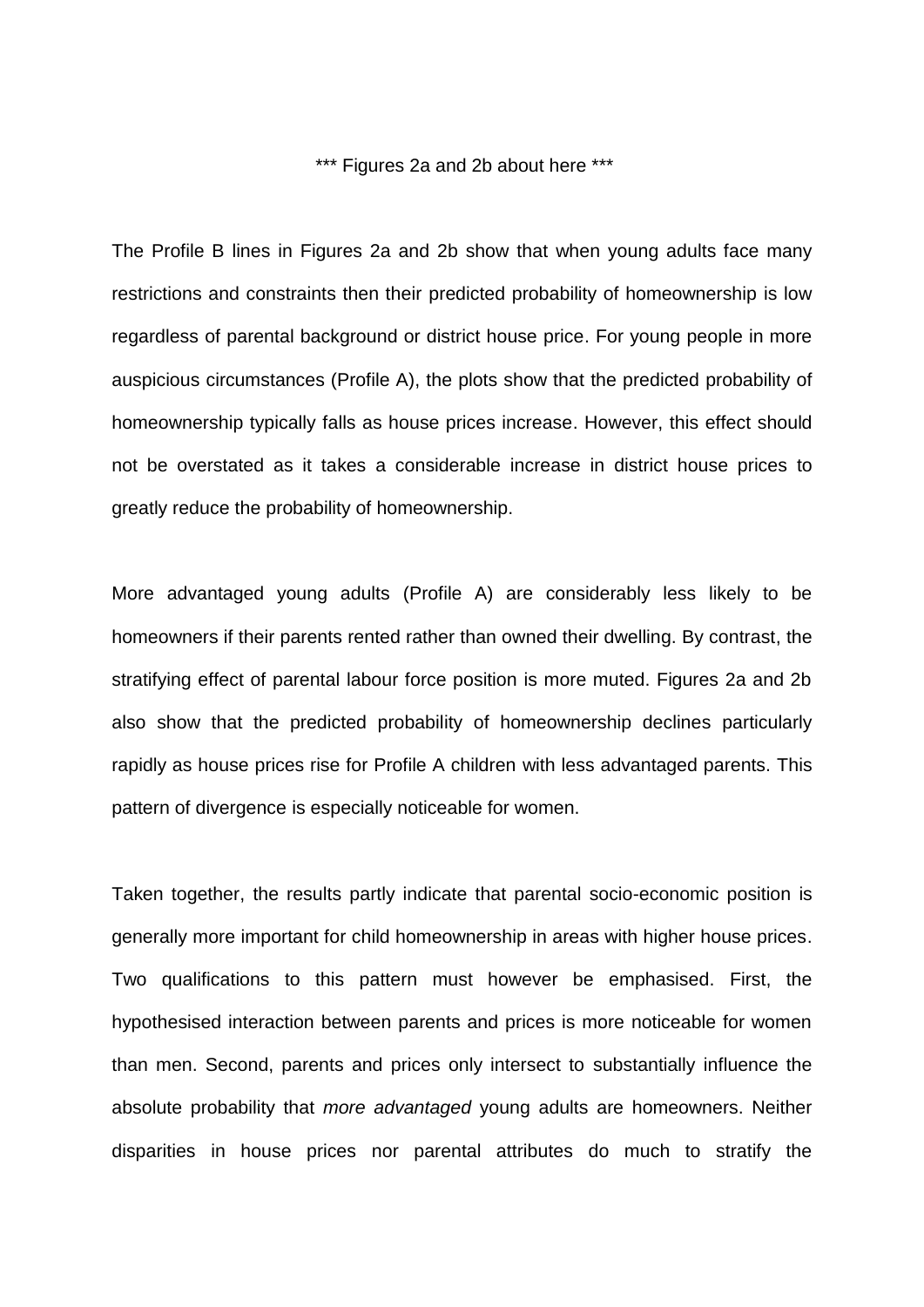homeownership prospects of children when other factors mean that they are unlikely to enter owner-occupation.

## **Conclusions**

In many countries the growing difficulty of accessing homeownership is reshaping young people's housing careers and transitions to adulthood. These trends may not only create generational friction but could also deepen the divide between young people from more and less advantaged backgrounds (McKee, 2012). This could limit social mobility and increase the intergenerational transmission of wealth and (dis)advantage, especially in places where house prices are high and financial constraints more strongly restrict access to homeownership. Taking England and Wales as case studies, this paper has examined how parental socio-economic status and local house prices intersect to shape young adults' homeownership.

The results show that young adults' homeownership is geographically uneven and related to local variations in house prices. Young people from all social origins have lower odds of homeownership when house prices are high and rates of owneroccupation are especially low in the most expensive districts. While this suggests that higher house prices constrain access to owner-occupation, the models emphasise that socio-demographic attributes and labour force participation are critically important predictors of young adults' homeownership. House price inflation is therefore only one of many structural reasons why young Britons are delaying homeownership (Andrew, 2012).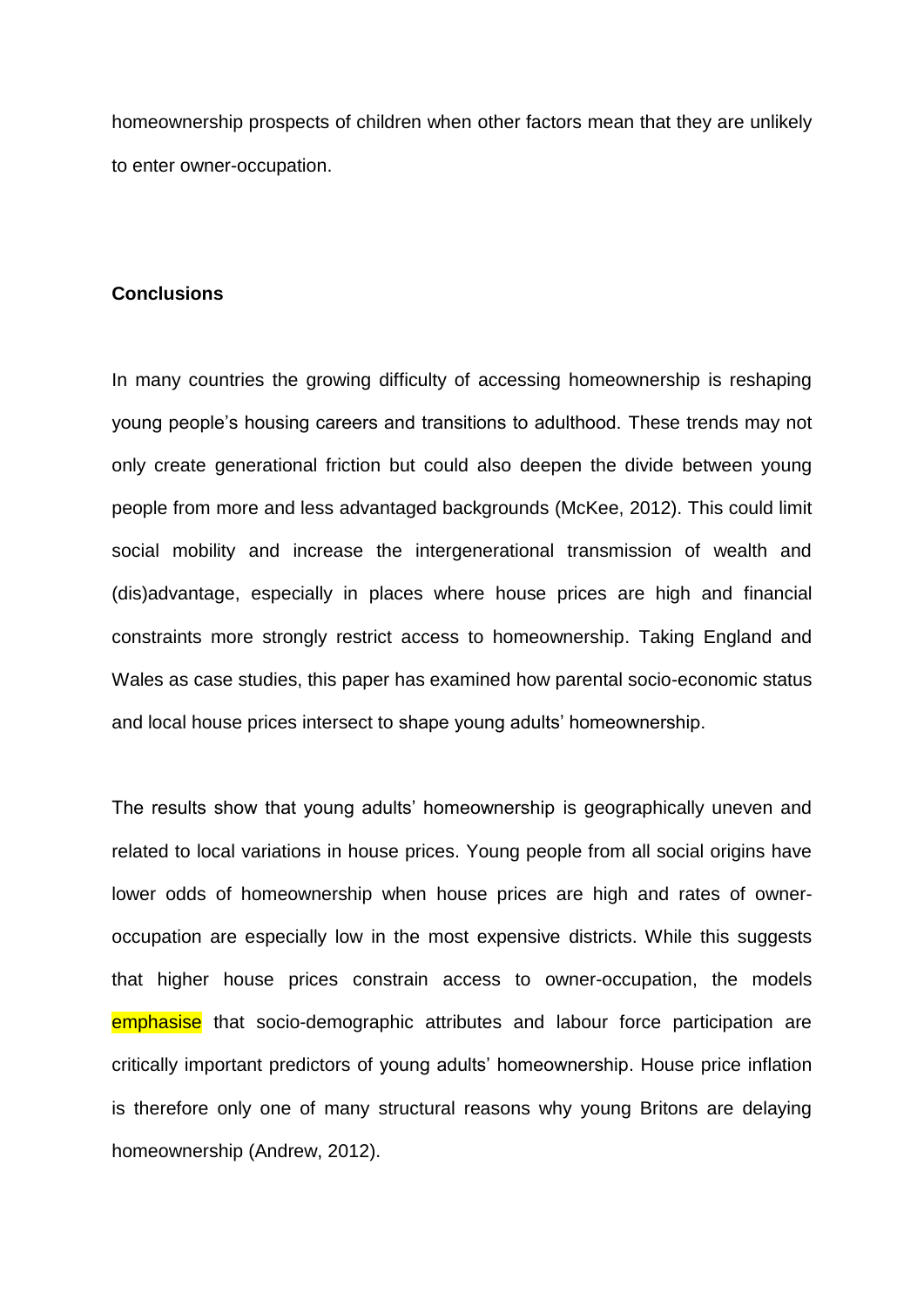'Linked lives' matter for young adults' homeownership as the children of tenants and those whose parents had a less favourable labour force position are generally less likely to own than children from more advantaged families. This cannot be completely explained by observable differences in life course trajectories, indicating that socialisation and/or resource transmission channel (dis)advantage down the generations through the housing system in Britain as in other Western countries. In the long-term this could restrict social mobility as young people from less advantaged backgrounds are disproportionately unlikely to enter homeownership. Moreover, the contraction of the social housing sector means that there is no longer an affordable and secure rental option for all but the most vulnerable young people. This means that those unable to access homeownership have to remain in the parental home, share or rely on weakly regulated privately rented accommodation that is often relatively costly, insecure and of poorer quality. This housing marginality will be disproportionately experienced by the least affluent and those from less advantaged backgrounds who are also bearing the brunt of austerity policies and recent welfare reforms.

The results only partially support the hypothesis that parental socio-economic advantage is especially relevant for young people's homeownership in more expensive locales. On one hand there is greater disparity in the odds of homeownership between children from more and less advantaged backgrounds in areas with higher house prices. However, these relative differentials only translate into increasingly stratified probabilities of homeownership across the house price **gradient** when young people's life course trajectories and location are otherwise conducive to owner-occupancy. For young people in less favourable circumstances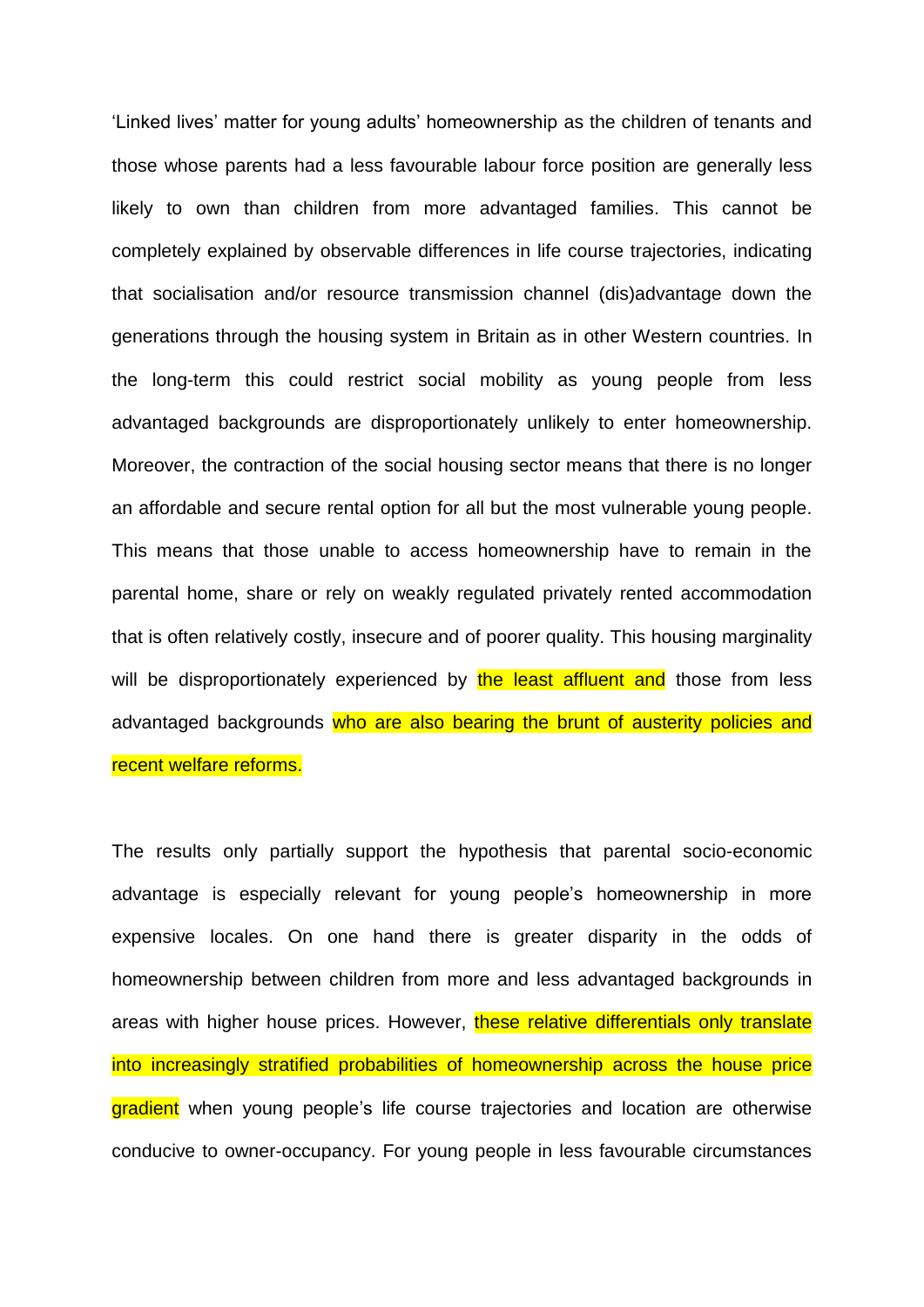neither parents nor prices have much effect on their (low) probability of homeownership. This suggests that young adults from less privileged backgrounds may face cumulative disadvantages in the housing system as their homeownership prospects are first limited by intergenerational continuities in life course trajectories, and then by more direct parental effects which seem particularly potent in expensive housing markets. Housing policy interventions are therefore unlikely to create a more socially mobile and equitable housing system unless efforts are also made to tackle persistent inequalities in the educational system and labour market.

There are several potential reasons why the hypothesis seems to hold more strongly for women than men. First, young men could be less prone to receive parental support, although Mulder and Smits (2013) do not find this to be true in the Netherlands. Second, the stratification of homeownership may accumulate as young adulthood progresses if children from more advantaged backgrounds are particularly likely to defer owner-occupancy. As women tend to partner older men and pass more rapidly into adulthood the observed gender differences could thus be a 'stage' rather than gender effect. Finally, it may be that young men from less advantaged backgrounds are more driven to enter homeownership. This could be for reasons of status display or because less advantaged women living in expensive areas are more likely to have priority access to social housing than their male counterparts as they are more likely to live with children. Disentangling these explanations requires longitudinal surveys with frequent observations, rich information about (time-varying) parental attributes and data on intergenerational exchanges.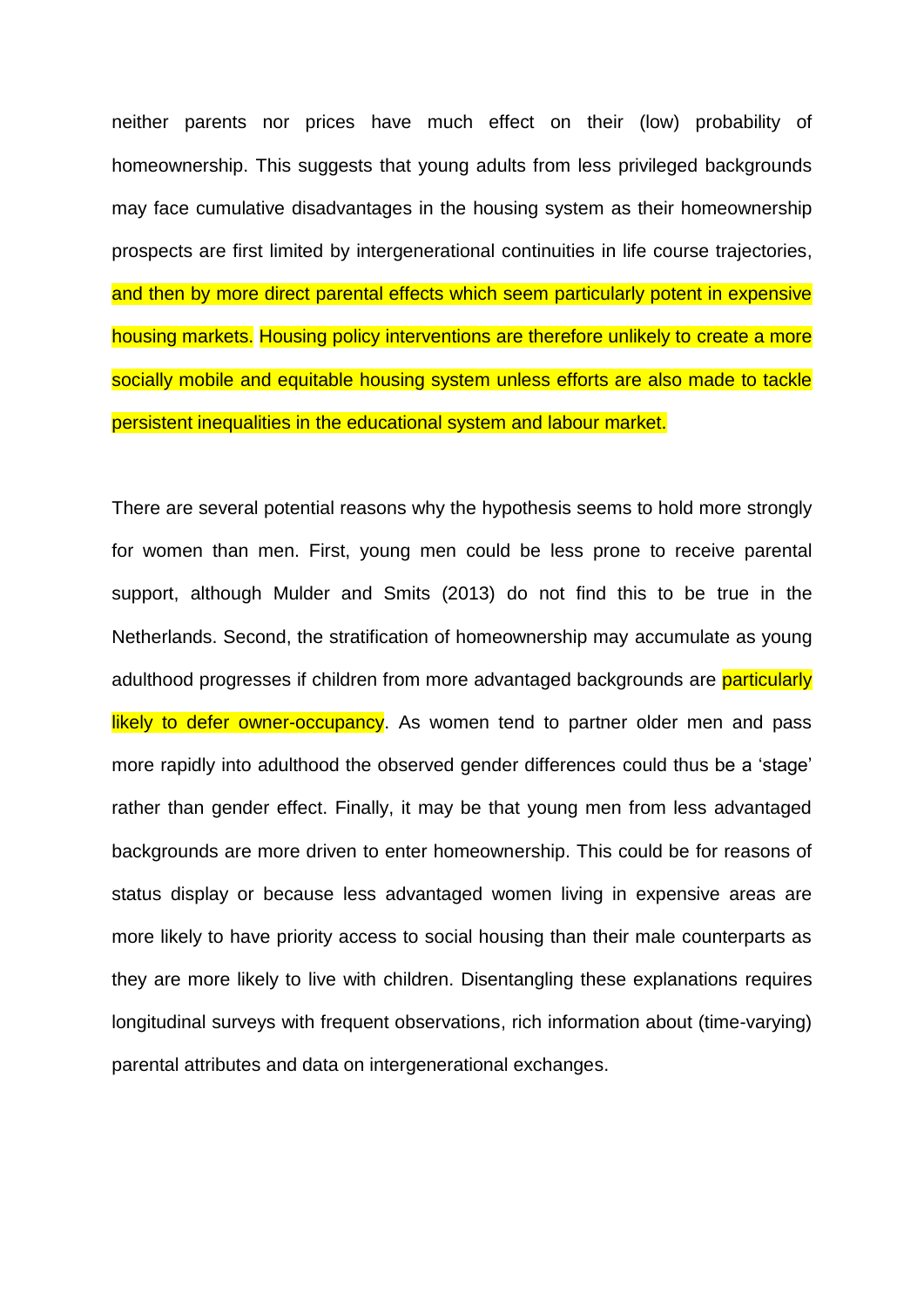This study also suggests several broader avenues for further research. First, scholars could test whether the links between parental background and young adults' homeownership vary at different spatial scales. Although the data requirements are formidable, geographical variations could also be more richly explored by considering the relative locations of both parents and children, as well as by jointly examining tenure and locational decisions. Finally, we also need to know whether inequalities in young adults' homeownership accumulate, stabilise or wear off as they age. This is important for understanding how housing opportunities are shaped by period and cohort effects. Many individuals in the cohort examined in this paper will have been considering first-time homeownership at the same time as the GFC was reducing housing transactions, increasing borrowing constraints and generating labour market uncertainty. Testing how the crisis and the austerity policies implemented in its aftermath are reshaping housing inequality remains a crucial objective for longitudinal research.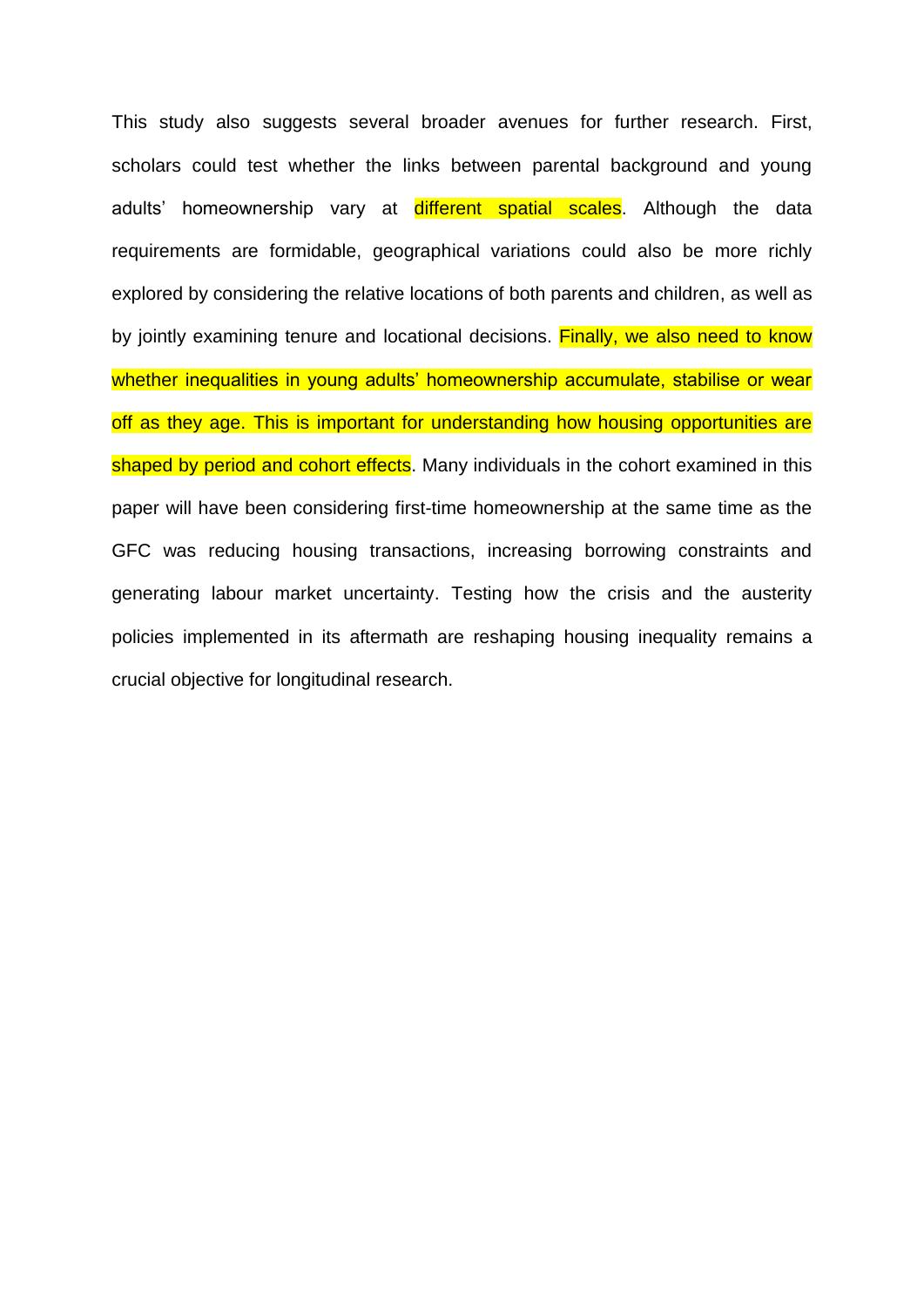## **Acknowledgements**

This research was supported by an Economic and Social Research Council (ESRC) Future Research Leaders award [ES/L009498/1]. Additional financial support was provided by the Isaac Newton Trust.

The permission of the Office for National Statistics (ONS) to use the Longitudinal Study is gratefully acknowledged, as is the invaluable help provided by staff of the Centre for Longitudinal Study Information & User Support (CeLSIUS). CeLSIUS is supported by the ESRC Census of Population Programme [ES/K000365/1]. The author is solely responsible for all analyses and interpretations of the data.

This work contains statistical data from ONS which is Crown Copyright. The use of the ONS statistical data in this work does not imply the endorsement of the ONS in relation to the interpretation or analysis of the statistical data. This work uses research datasets which may not exactly reproduce National Statistics aggregates.

I would like to thank Bill Clark, Michael Oxley and two anonymous reviewers for their comments on earlier versions of this paper.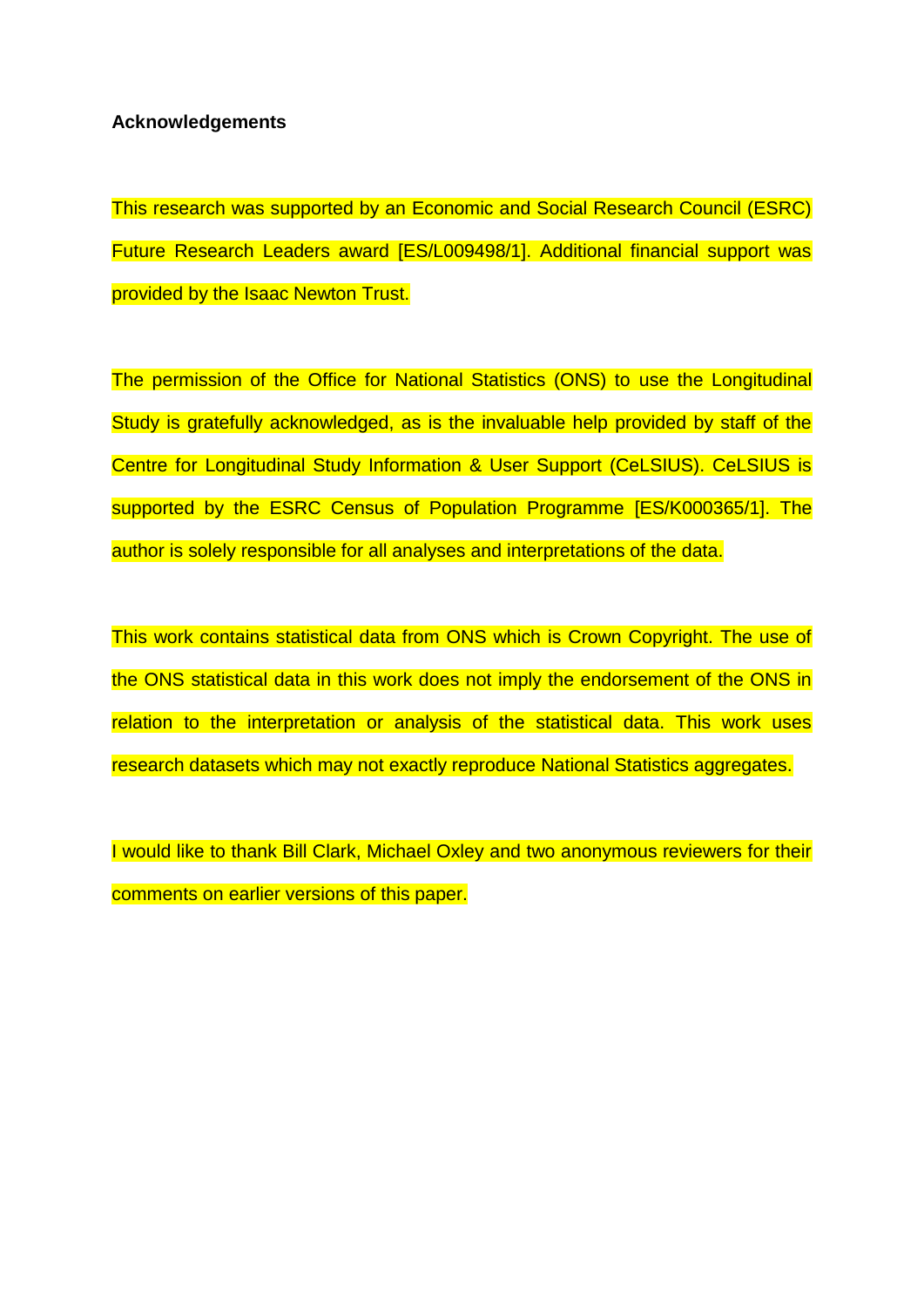## **References**

Andrew M (2012) The changing route to owner-occupation: The impact of borrowing constraints on young adult homeownership transitions in Britain in the 1990s. *Urban Studies* 49(8): 1659–1678.

Aratani Y (2011) Socio-demographic variations of homeowners and differential effects of parental homeownership on offspring's housing tenure. *Housing Studies* 26(5): 723–746.

Berrington A, Stone J and Falkingham J (2009) The changing living arrangements of young adults in the UK. *Population Trends* 138(Winter): 27–37.

Blaauboer M (2010) Family background, individual resources and the homeownership of couples and singles. *Housing Studies* 25(4): 441–461.

Dennett A and Stillwell J (2010) Internal migration in Britain 2000-01, examined through an area classification framework. *Population, Space and Place* 16(6): 517– 538.

Department for Communities and Local Government (DCLG) (2011) Live Table 537. Housing market: Distribution of borrowers' ages by new/other dwellings and type of buyer, United Kingdom, from 1990. Available at: <https://www.gov.uk/government/ statistical-data-sets/live-tables-on-housing-market-and-house-prices> (accessed 27/07/16).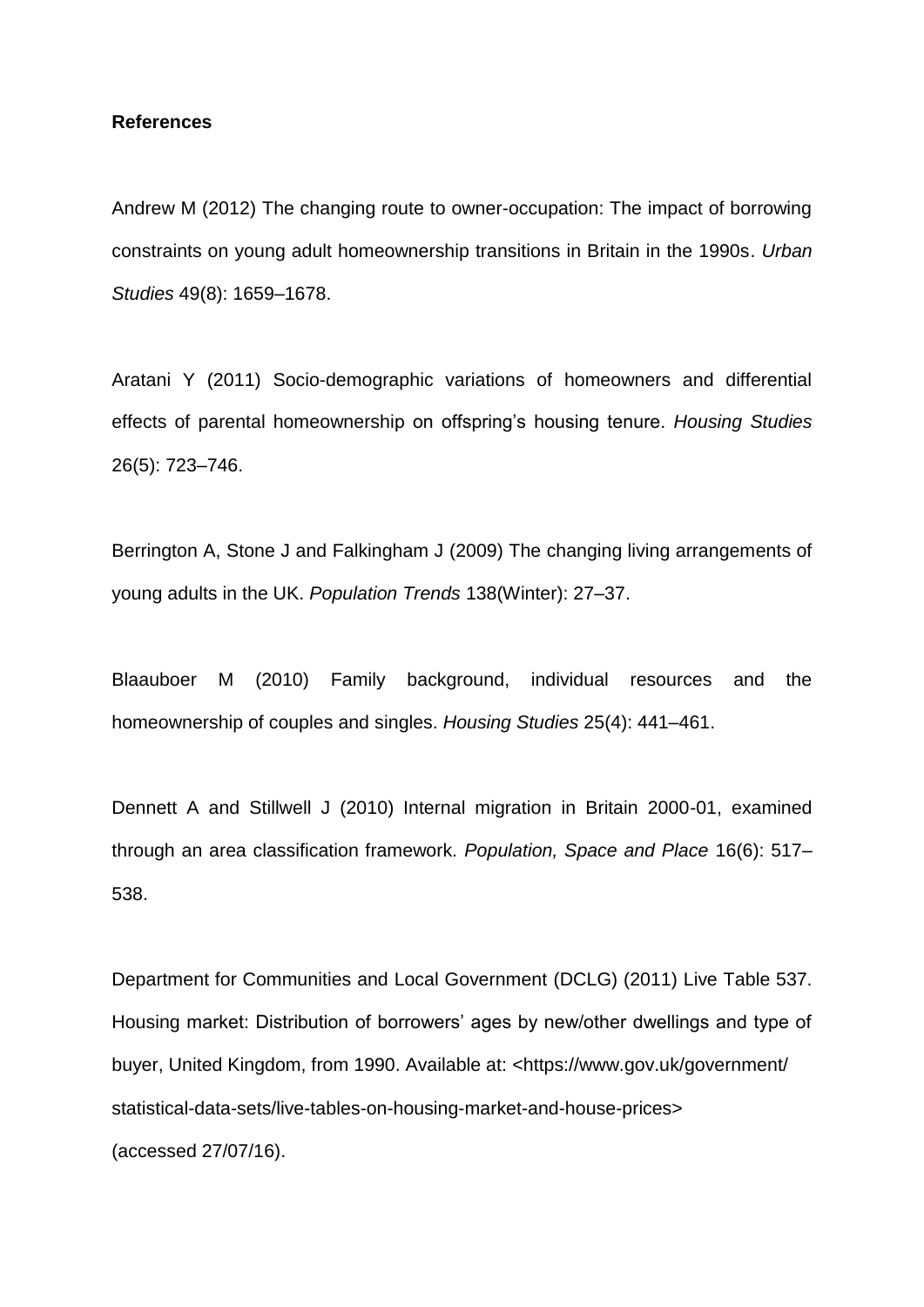Di Salvo P and Ermisch J (1997) Analysis of the dynamics of housing tenure choice in Britain. *Journal of Urban Economics* 42: 1–17.

Druta O and Ronald R (2016) Young adults' pathways into homeownership and the negotiation of intra-family support: A home, the ideal gift. *Sociology*. DOI: 10.1177/0038038516629900.

Ermisch J (1999) Prices, parents, and young people's household formation. *Journal of Urban Economics* 45(1): 47–71.

Ermisch J and Halpin B (2004) Home ownership and social inequality in Britain. In Kurz K and Blossfeld H-P (eds) *Home Ownership and Social Inequality in Comparative Perspective*. Stanford: Stanford University Press, pp. 255–280.

Heath S and Calvert E (2013) Gifts, loans and intergenerational support for young adults. *Sociology* 47(6): 1120–1135.

Heath S and Kenyon L (2001) Single young professionals and shared household living." *Journal of Youth Studies* 4(1): 83–100.

Henretta J (1984) Parental status and child's home ownership. *American Sociological Review* 49(1): 131–140.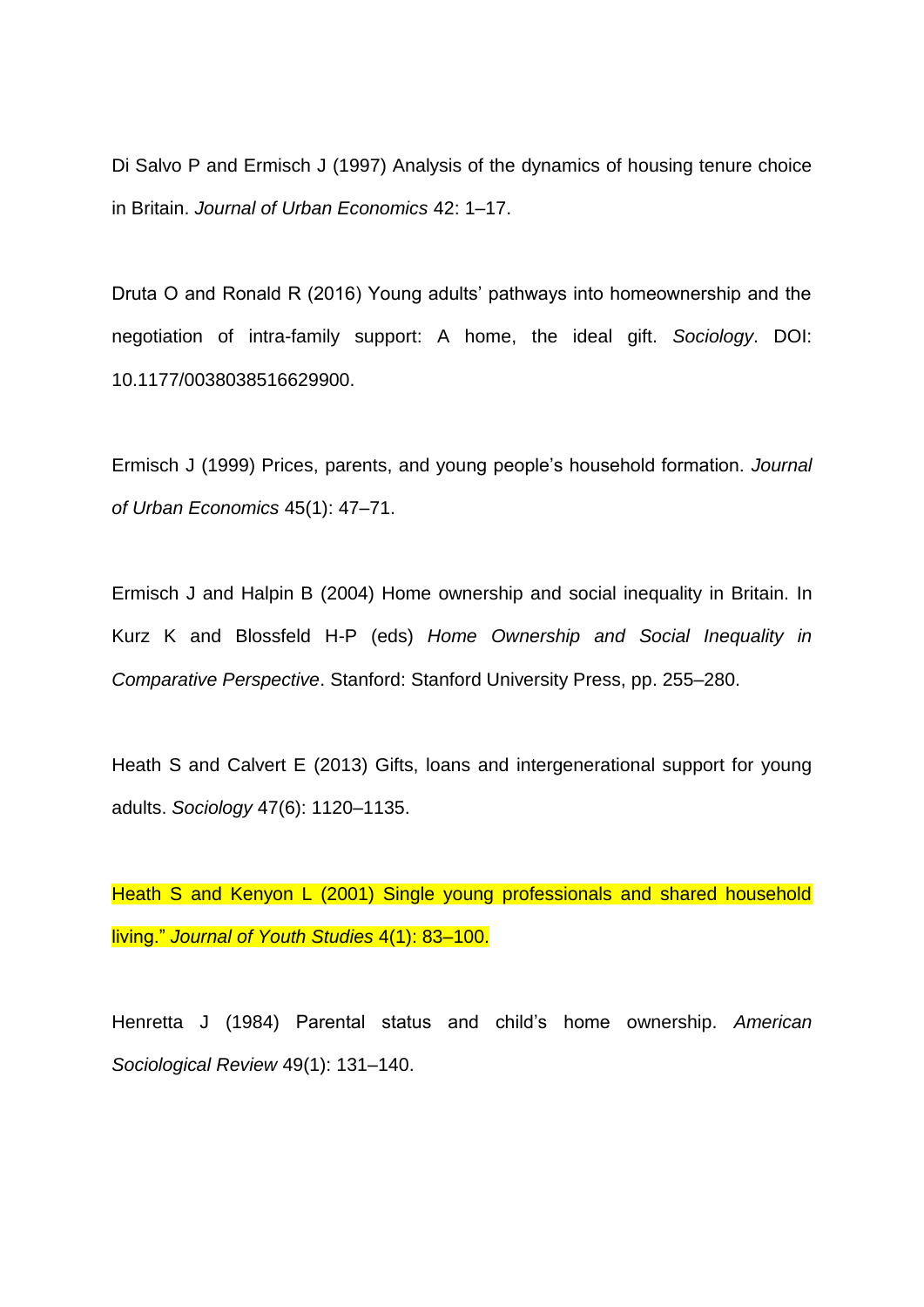Helderman A and Mulder C (2007) Intergenerational transmission of homeownership: The roles of gifts and continuities in housing market characteristics. *Urban Studies* 44(2): 231–247.

Jessop C and Humphrey A (2014) *Generation Rent: Perceptions of the First-time Buyer Market*. London: NatCen/Halifax. Available at: <http://www.natcen.ac.uk/our-research/research/the-reality-of-generation-rent/> (accessed 27/07/16).

Lennartz C, Arundel R and Ronald R (2015) Younger adults and homeownership in Europe through the Global Financial Crisis. *Population, Space and Place*. DOI: 10.1002/psp.1961.

Lersch PM and Luijkx R (2015) Intergenerational transmission of homeownership in Europe: Revisiting the socialisation hypothesis. *Social Science Research* 49: 327– 342

Lynch K, Leib S, Warren J, Rogers N and Buxton J (2015) *Longitudinal Study 2001- 2011: Completeness of Census Linkage*. Office for National Statistics. Available at: <https://www.ons.gov.uk/aboutus/whatwedo/paidservices/longitudinalstudyls> (accessed 27/07/16).

McKee K (2012) Young people, homeownership and future welfare. *Housing Studies* 27(6): 853–862.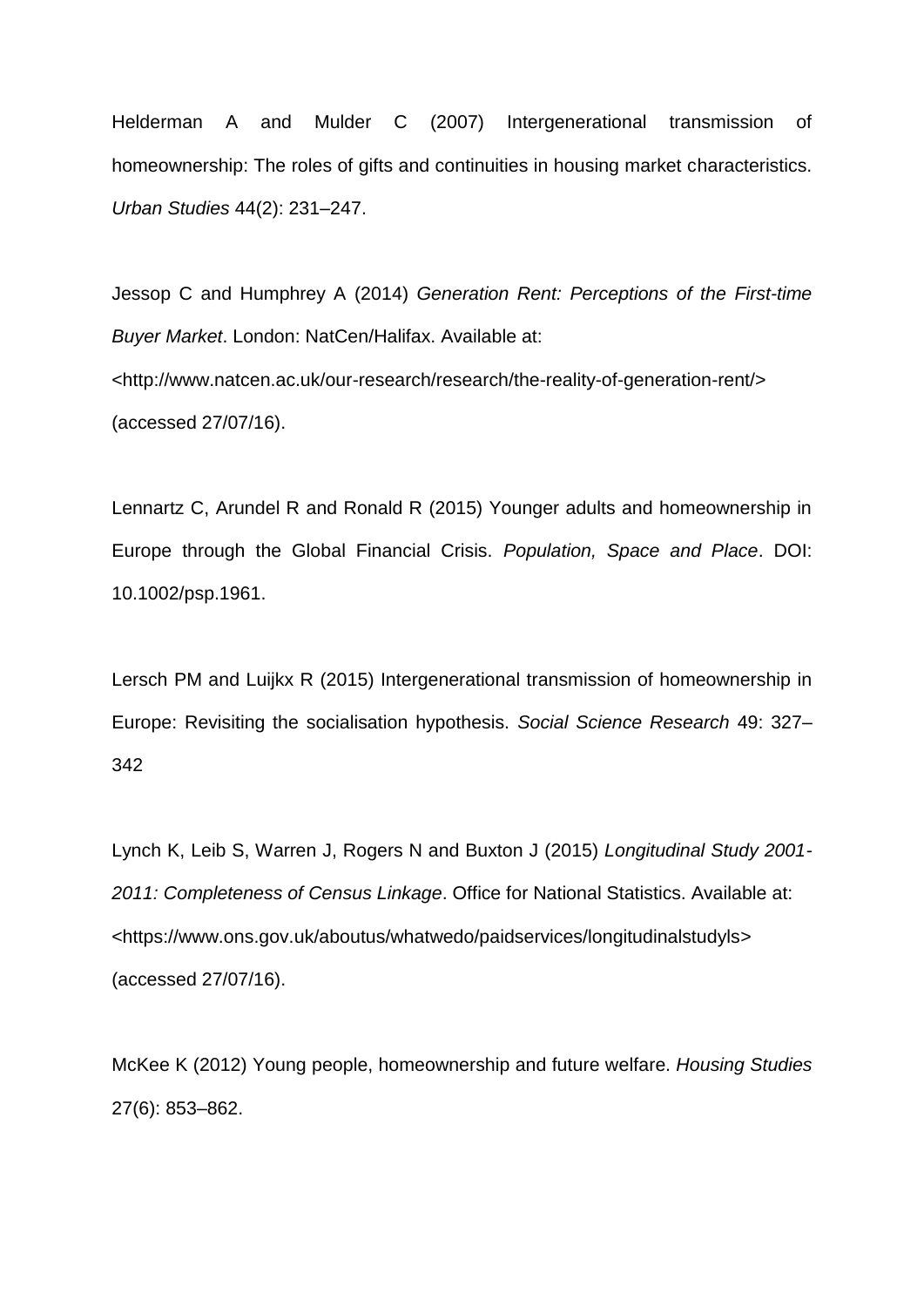Meen G (2013) Homeownership for future generations in the UK. *Urban Studies* 50(4): 637–656.

Mulder CH, Dewilde C, van Duijn M and Smits A (2015) The association between parents' and adult children's homeownership: A comparative analysis. *European Journal of Population* 31(5): 495–527.

Mulder CH and Smits A (2013) Inter-generational ties, financial transfers and homeownership support. *Journal of Housing and the Built Environment* 28(1): 95–112.

National Housing Federation (NHF) (2014) *Broken Market, Broken Dreams: Home Truths 2014/2015*. London: National Housing Federation. Available at: <http://www.housing.org.uk/topics/research/home-truths/> (accessed 27/07/16).

Office for National Statistics (ONS) (2015) *Housing Summary Measures Analysis*. Newport: ONS. Available at: <http://www.ons.gov.uk/ons/rel/regionalanalysis/housing-statistics-portal/housing-summary-measures/rpt.html> (accessed 27/07/16).

ONS (2014) *2011 Census Glossary of Terms*. Newport: ONS. Available at: <https://www.ons.gov.uk/census/2011census/2011censusdata/2011censususerguid e/glossary > (accessed 27/07/16).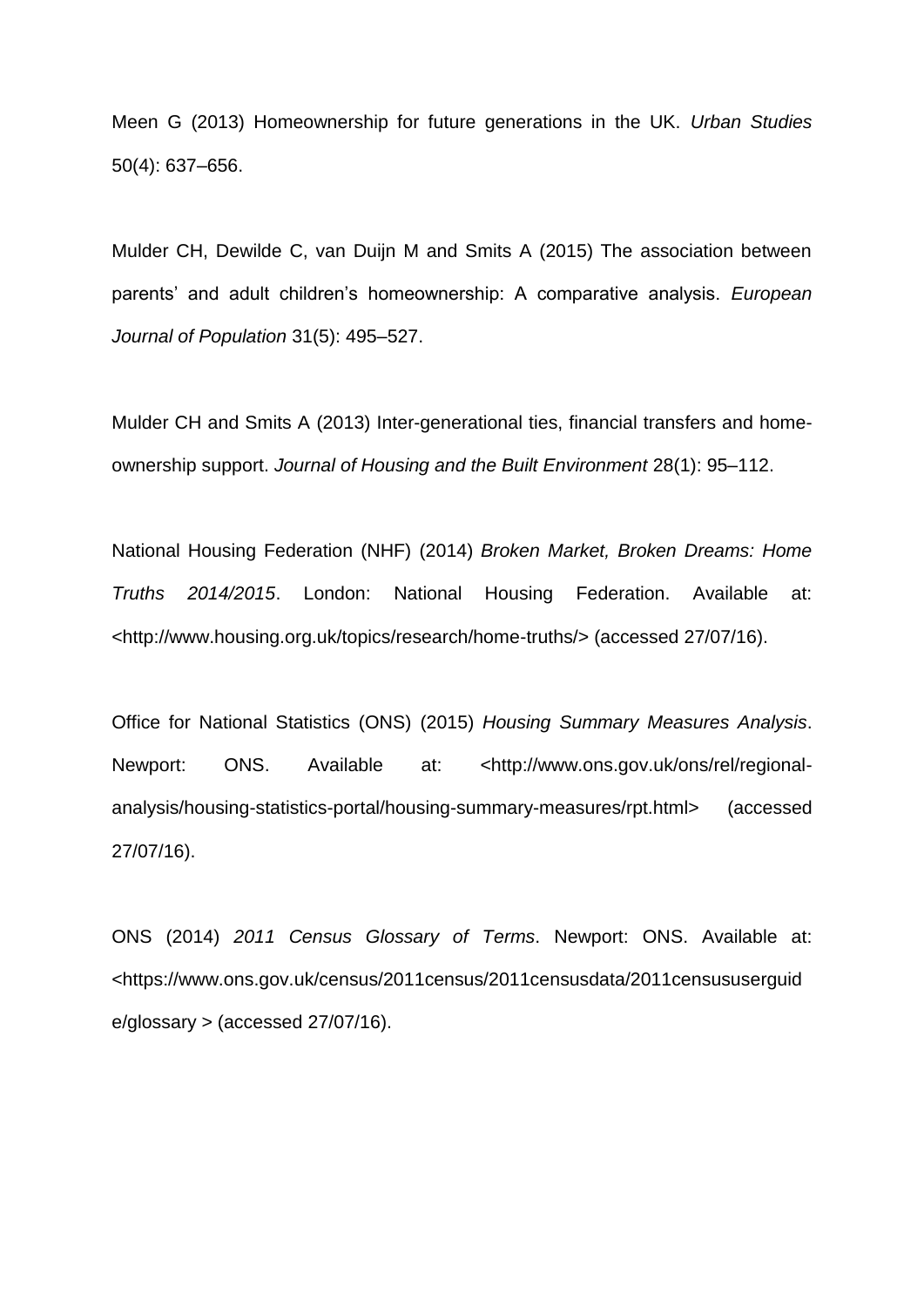Öst CE (2012) Parental wealth and first-time homeownership: A cohort study of family background and young adults' housing situation in Sweden. *Urban Studies* 49(10): 2137–2152.

Pannell B (2012) Maturing attitudes to home-ownership. *Housing Finance* (2): 1–14.

Ronald R (2008) *The Ideology of Home Ownership: Homeowner Societies and the Role of Housing.* Basingstoke: Palgrave Macmillan.

Sharkey P (2008) The intergenerational transmission of context. *American Journal of Sociology* 113(4): 931–969.

Stockdale A and Catney G (2014) A life course perspective on urban–rural migration: The importance of the local context. *Population, Space and Place* 20(1): 83–98.

Tatch J (2007) Affordability—are parents helping? *Housing Finance* (3): 1–11.

Willetts D (2011) *The Pinch: How the Baby Boomers Took Their Children's Future-And Why They Should Give It Back*. London: Atlantic Books.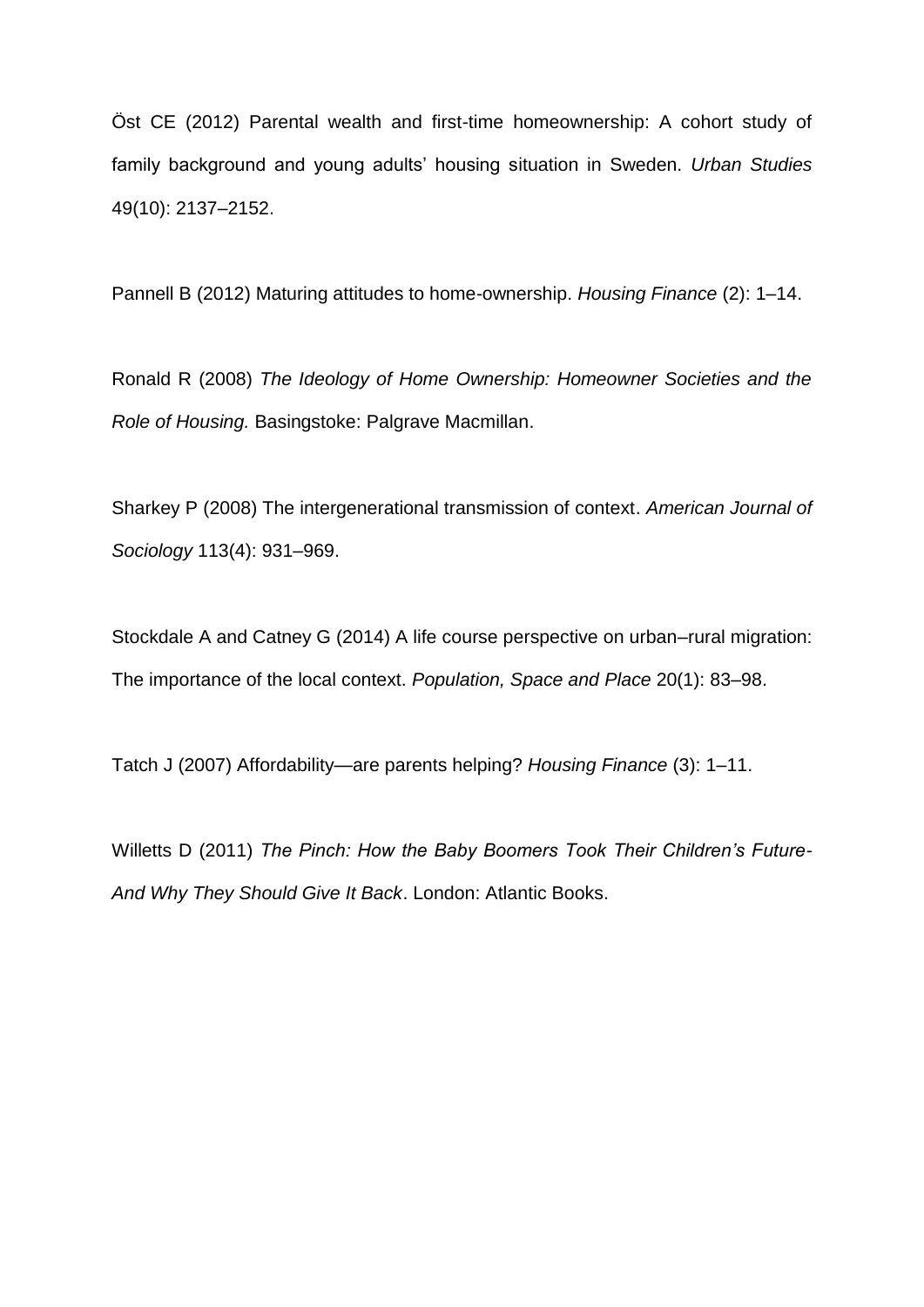## **Figures and tables**





## **Figure 1b. Proportion of young adults in homeownership by parental tenure and district house price decile**



*Source:* ONS LS, own analysis. 95% confidence intervals.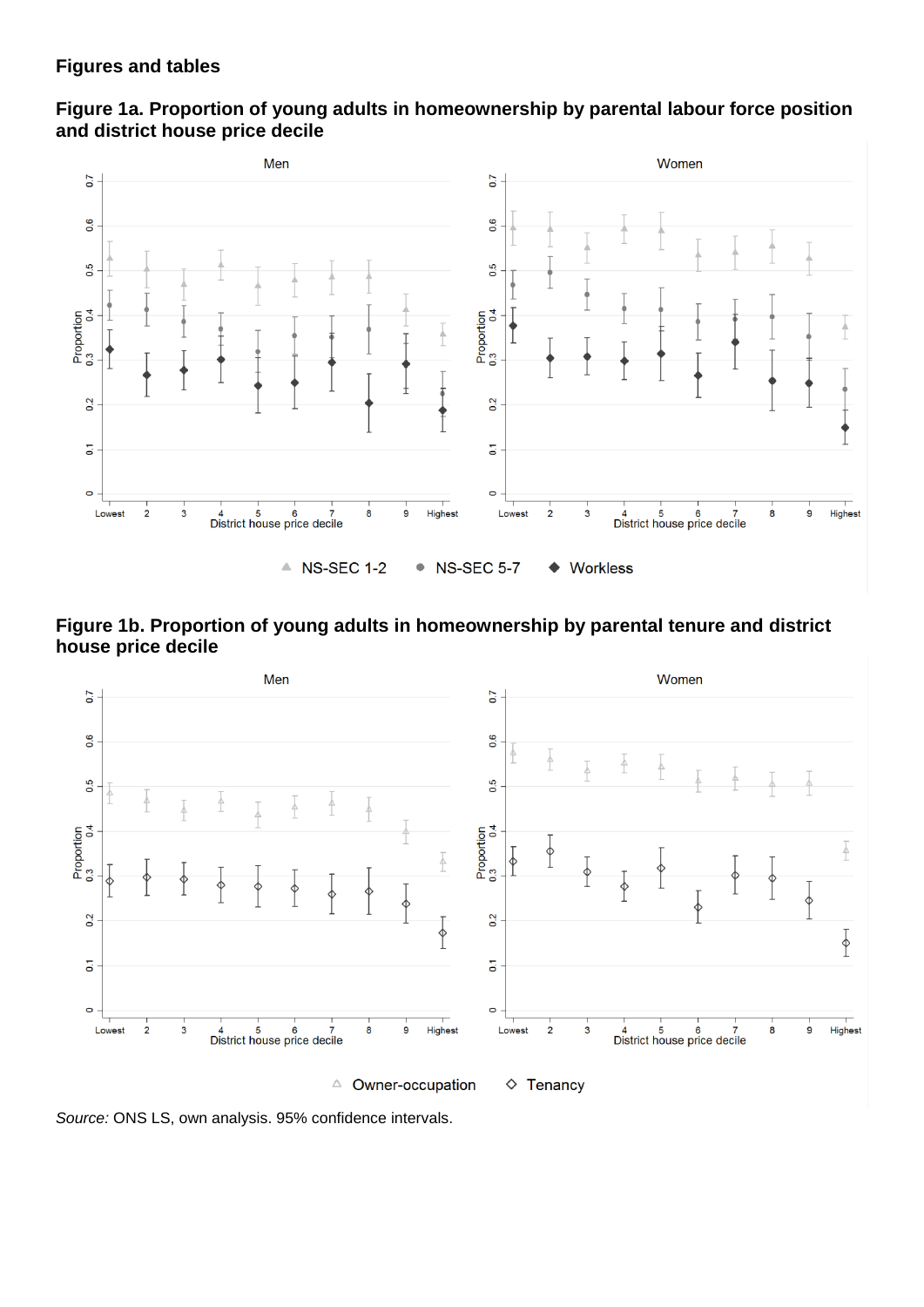## **Figure 2a. Predicted probability of homeownership by parental labour force position and median district house price**



**Figure 2b. Predicted probability of homeownership by parental tenure and median district house price**



*Source*: ONS LS, own analysis. Random effects set to 0.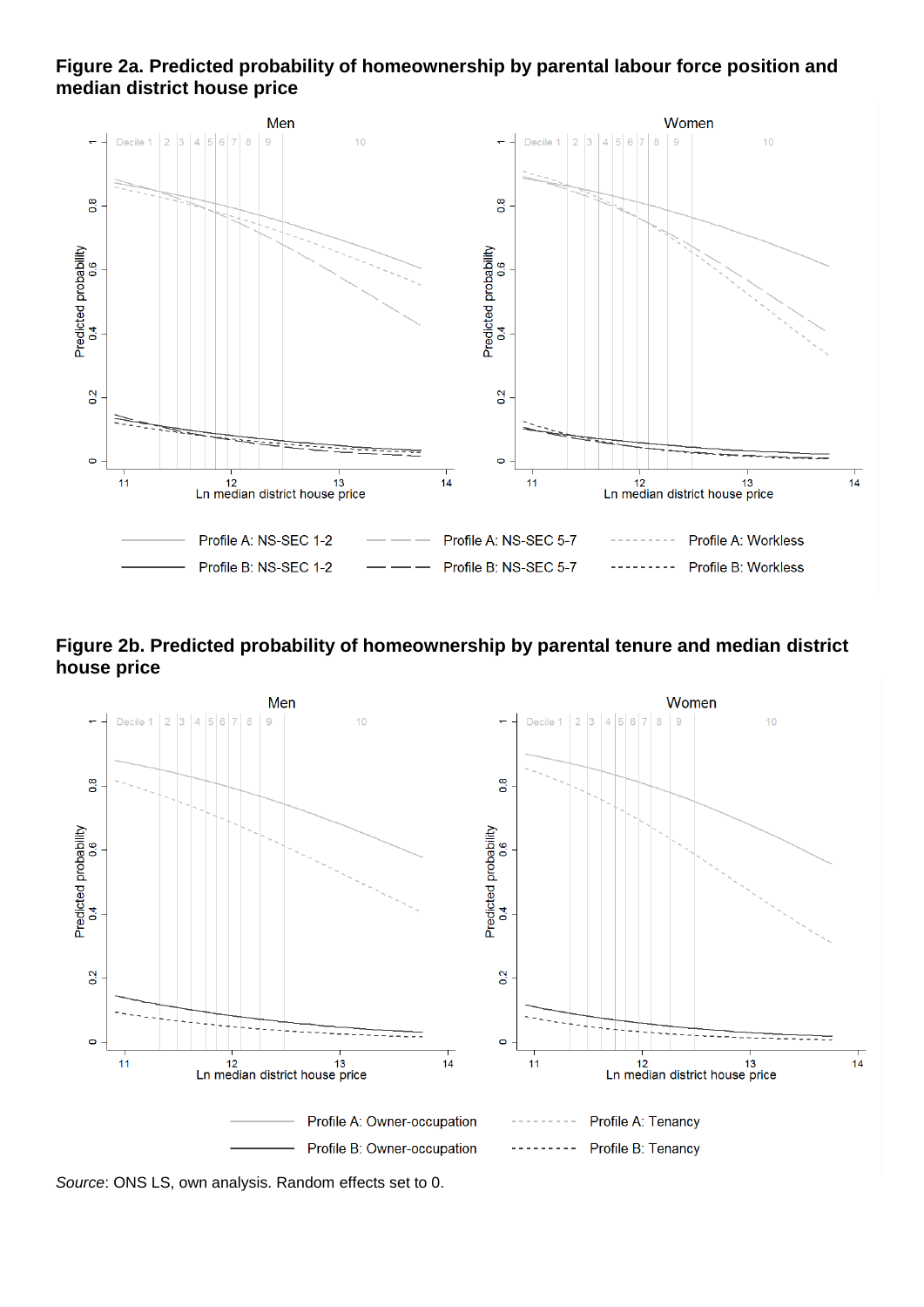| <b>Decile</b><br>n |     | % of men in decile |            | % of women in decile |            | % of districts in decile <sup>1</sup> |         |       | District house prices (£) |                    |        |                          |
|--------------------|-----|--------------------|------------|----------------------|------------|---------------------------------------|---------|-------|---------------------------|--------------------|--------|--------------------------|
|                    |     | <b>LSMs</b>        | Population | <b>LSMs</b>          | Population | North                                 | Mid & E | South | Wales                     | Minimum            | Median | Maximum                  |
| $1$ (low)          | 36  | 11.9               | 11.5       | 12.1                 | 11.4       | 37.5                                  | 4.3     | 0.0   | 18.2                      | 55000              | 76250  | 83000                    |
|                    |     |                    |            |                      |            |                                       |         |       |                           | (Burnley)          |        | (Liverpool)              |
| $\overline{2}$     | 34  | 9.9                | 9.7        | 10.4                 | 9.7        | 18.1                                  | 12.8    | 0.0   | 27.3                      | 83500              | 90125  | 97000                    |
|                    |     |                    |            |                      |            |                                       |         |       |                           | (Bassetlaw)        |        | (Newark and Sherwood)    |
| 3                  | 35  | 12.3               | 11.9       | 12.3                 | 11.9       | 19.4                                  | 13.7    | 0.0   | 22.7                      | 97250              | 102000 | 110000                   |
|                    |     |                    |            |                      |            |                                       |         |       |                           | (Walsall)          |        | (Leicester)              |
| 4                  | 40  | 12.2               | 12.6       | 12.9                 | 12.6       | 9.7                                   | 22.2    | 2.2   | 18.2                      | 110995             | 118500 | 125000                   |
|                    |     |                    |            |                      |            |                                       |         |       |                           | (South Derbyshire) |        | (Charnwood)              |
| 5                  | 30  | 7.4                | 7.4        | 7.2                  | 7.4        | 5.6                                   | 12.0    | 7.3   | 9.1                       | 126500             | 134250 | 140000                   |
|                    |     |                    |            |                      |            |                                       |         |       |                           | (Swindon)          |        | (Huntingdonshire)        |
| 6                  | 38  | 9.8                | 9.6        | 9.9                  | 9.6        | 5.6                                   | 11.1    | 14.6  | 4.5                       | 140250             | 150000 | 155000                   |
|                    |     |                    |            |                      |            |                                       |         |       |                           | (Torbay)           |        | (Solihull)               |
| $\overline{7}$     | 32  | 8.7                | 8.4        | 8.5                  | 8.4        | 4.2                                   | 9.4     | 13.1  | 0.0                       | 157950             | 168000 | 176000                   |
|                    |     |                    |            |                      |            |                                       |         |       |                           | (Derbyshire Dales) |        | (Dartford)               |
| 8                  | 34  | 7.9                | 7.8        | 7.6                  | 7.9        | 0.0                                   | 4.3     | 21.2  | 0.0                       | 177000             | 189975 | 210000                   |
|                    |     |                    |            |                      |            |                                       |         |       |                           | (New Forest)       |        | (Horsham)                |
| 9                  | 36  | 8.3                | 9.1        | 7.9                  | 9.1        | 0.0                                   | 8.5     | 19.0  | 0.0                       | 211000             | 228250 | 250000                   |
|                    |     |                    |            |                      |            |                                       |         |       |                           | (Cotswold)         |        | (Waltham Forest)         |
| 10 (high)          | 33  | 11.5               | 12.1       | 11.2                 | 12.0       | 0.0                                   | 1.7     | 22.6  | 0.0                       | 263750             | 339000 | 2350000                  |
|                    |     |                    |            |                      |            |                                       |         |       |                           | (Oxford)           |        | (Kensington and Chelsea) |
| Total              | 348 | 20230              | 27573376   | 22080                | 28502536   | 72                                    | 117     | 137   | 22                        |                    |        |                          |

## **Table 1. Characteristics of district house price deciles**

*Sources*: Columns 3 and 5 from ONS LS (own analysis); columns 4 and 6 from 2011 census, columns 11 to 13 from ONS House Price Statistics for Small Areas. <sup>1</sup> Aggregations of former Government Office Regions: North (North East, North West, Yorkshire and the Humber); Midlands and Eastern (East Midlands, West Midlands, East of England); South (London, South East; South West); Wales.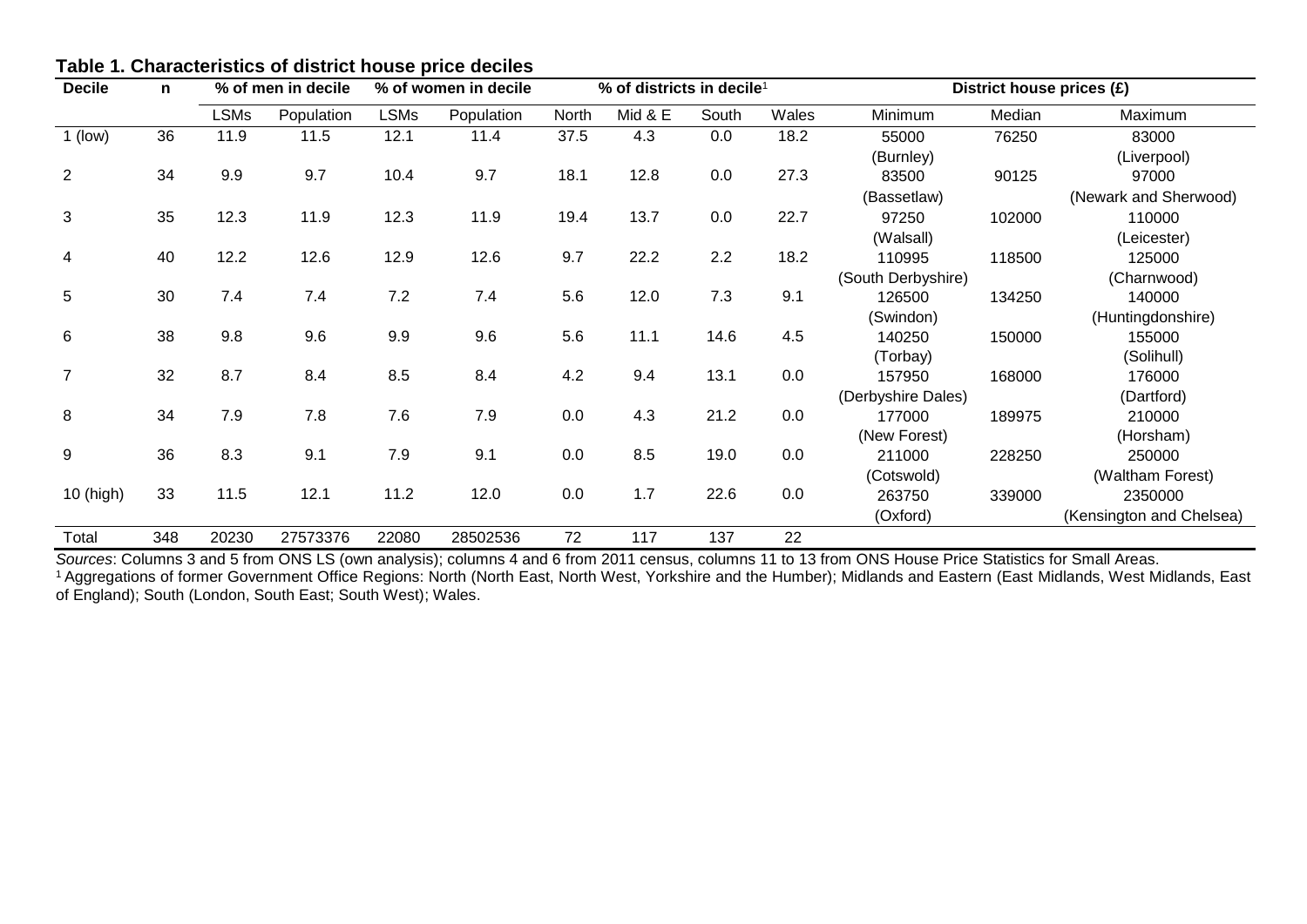| <b>Variables</b>                                                                     |               |           | <b>Parental labour force position</b> |           | <b>Parental housing tenure</b> |           |                 |           |  |
|--------------------------------------------------------------------------------------|---------------|-----------|---------------------------------------|-----------|--------------------------------|-----------|-----------------|-----------|--|
|                                                                                      | Model 1a. Men |           | Model 1b. Women                       |           | Model 2a. Men                  |           | Model 2b. Women |           |  |
|                                                                                      | Coeff.        | Std. Err. | Coeff.                                | Std. Err. | Coeff.                         | Std. Err. | Coeff.          | Std. Err. |  |
| <b>Individual level</b>                                                              |               |           |                                       |           |                                |           |                 |           |  |
| Age                                                                                  | $0.150***$    | 0.007     | $0.192***$                            | 0.008     | $0.149***$                     | 0.007     | $0.192***$      | 0.008     |  |
| Age <sup>2</sup>                                                                     | $-0.013***$   | 0.003     | $-0.007**$                            | 0.003     | $-0.013***$                    | 0.003     | $-0.007**$      | 0.002     |  |
| Ethnicity (ref=White British)                                                        |               |           |                                       |           |                                |           |                 |           |  |
| White Irish/White Other                                                              | 0.047         | 0.190     | $0.346*$                              | 0.177     | 0.054                          | 0.189     | $0.352*$        | 0.177     |  |
| Mixed                                                                                | 0.032         | 0.184     | $-0.121$                              | 0.165     | 0.034                          | 0.184     | $-0.119$        | 0.165     |  |
| Asian                                                                                | $-0.303**$    | 0.095     | $0.306***$                            | 0.088     | $-0.315***$                    | 0.095     | $0.296***$      | 0.087     |  |
| <b>Black</b>                                                                         | $-0.381$      | 0.268     | $-0.379$                              | 0.242     | $-0.388$                       | 0.268     | $-0.396$        | 0.243     |  |
| Other                                                                                | $-0.090$      | 0.163     | $-0.203$                              | 0.164     | $-0.092$                       | 0.163     | $-0.207$        | 0.164     |  |
| LLTI                                                                                 | $-0.459***$   | 0.094     | $-0.304***$                           | 0.081     | $-0.462***$                    | 0.094     | $-0.300***$     | 0.081     |  |
| Degree                                                                               | $0.306***$    | 0.044     | $0.341***$                            | 0.043     | $0.307***$                     | 0.044     | $0.339***$      | 0.043     |  |
| Lived with child in 2001                                                             | $-0.519***$   | 0.133     | $-1.034***$                           | 0.068     | $-0.517***$                    | 0.133     | $-1.034***$     | 0.068     |  |
| Live with child in 2011                                                              | $0.310***$    | 0.049     | $0.319***$                            | 0.043     | $0.310***$                     | 0.049     | $0.319***$      | 0.043     |  |
| Lived with parent in 2001                                                            | $-0.204**$    | 0.065     | $-0.101$                              | 0.058     | $-0.207**$                     | 0.065     | $-0.104$        | 0.058     |  |
| Live with other adult in 2011                                                        | $-1.287***$   | 0.059     | $-1.249***$                           | 0.066     | $-1.286***$                    | 0.059     | $-1.248***$     | 0.066     |  |
| Lived with partner in 2001                                                           | 0.102         | 0.090     | $0.240***$                            | 0.062     | 0.099                          | 0.090     | $0.237***$      | 0.062     |  |
| Partnership and labour force position in 2011 (ref=couple, both working, NS-SEC 1-2) |               |           |                                       |           |                                |           |                 |           |  |
| Single, working, NS-SEC 1-2                                                          | $-1.510***$   | 0.058     | $-1.662***$                           | 0.055     | $-1.511***$                    | 0.058     | $-1.661***$     | 0.055     |  |
| Single, working, NS-SEC 3-4                                                          | $-1.931***$   | 0.079     | $-2.120***$                           | 0.073     | $-1.930***$                    | 0.079     | $-2.116***$     | 0.073     |  |
| Single, working, NS-SEC 5-7                                                          | $-2.198***$   | 0.072     | $-2.837***$                           | 0.091     | $-2.193***$                    | 0.072     | $-2.835***$     | 0.091     |  |
| Single, not working                                                                  | $-3.421***$   | 0.133     | $-3.682***$                           | 0.107     | $-3.418***$                    | 0.133     | $-3.675***$     | 0.107     |  |
| Couple, both working, NS-SEC 3-4                                                     | $-0.300***$   | 0.065     | $-0.253***$                           | 0.061     | $-0.299***$                    | 0.065     | $-0.251***$     | 0.061     |  |
| Couple, both working, NS-SEC 5-7                                                     | $-0.899***$   | 0.083     | $-0.699***$                           | 0.083     | $-0.894***$                    | 0.082     | $-0.693***$     | 0.083     |  |
| Couple, one working, NS-SEC 1-2                                                      | $-0.785***$   | 0.084     | $-0.528***$                           | 0.081     | $-0.783***$                    | 0.085     | $-0.536***$     | 0.081     |  |
| Couple, one working, NS-SEC 3-4                                                      | $-1.213***$   | 0.111     | $-0.908***$                           | 0.098     | $-1.210***$                    | 0.111     | $-0.907***$     | 0.098     |  |
| Couple, one working, NS-SEC 5-7                                                      | $-1.692***$   | 0.095     | $-1.536***$                           | 0.085     | $-1.687***$                    | 0.095     | $-1.525***$     | 0.085     |  |
| Couple, neither working                                                              | $-3.196***$   | 0.198     | $-3.108***$                           | 0.153     | $-3.189***$                    | 0.198     | $-3.099***$     | 0.153     |  |
| Moved>=30km 1991-2001                                                                | 0.012         | 0.066     | $-0.044$                              | 0.059     | 0.016                          | 0.066     | $-0.044$        | 0.059     |  |
| Moved>=30km 2001-2011                                                                | $-0.266***$   | 0.050     | $-0.328***$                           | 0.047     | $-0.268***$                    | 0.050     | $-0.323***$     | 0.047     |  |

# **Table 2. Multilevel logistic regression models of homeownership in young adulthood**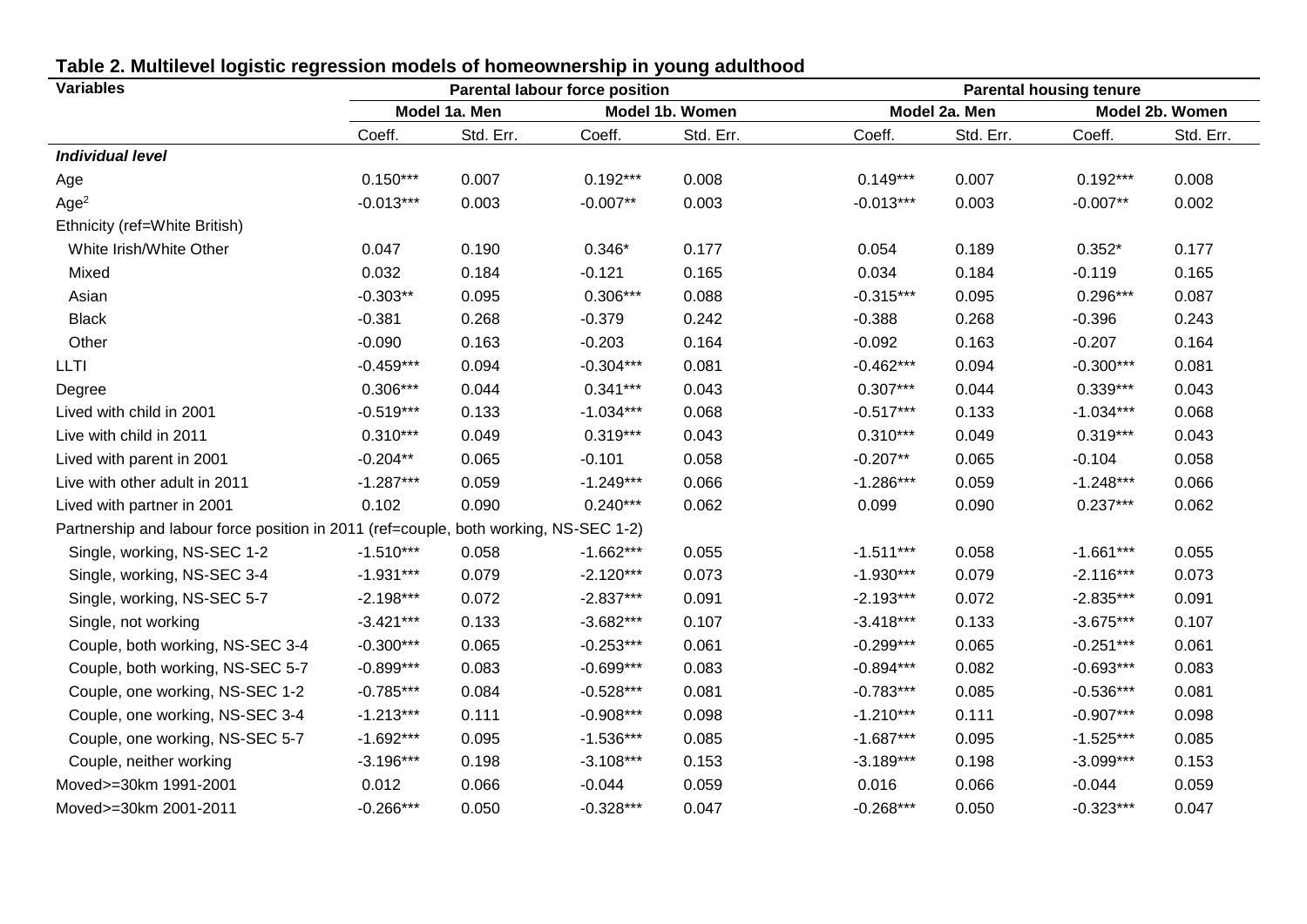Regional fixed effects (ref=South East)

| North East                                                | $-0.025$              | 0.117 | 0.134                 | 0.121 | $-0.007$              | 0.117 | 0.164                 | 0.121 |
|-----------------------------------------------------------|-----------------------|-------|-----------------------|-------|-----------------------|-------|-----------------------|-------|
| North West                                                | $-0.303***$           | 0.091 | $-0.083$              | 0.093 | $-0.290**$            | 0.091 | $-0.056$              | 0.093 |
| Yorkshire and the Humber                                  | $-0.130$              | 0.094 | 0.066                 | 0.097 | $-0.113$              | 0.094 | 0.090                 | 0.097 |
| East Midlands                                             | $-0.043$              | 0.094 | $-0.007$              | 0.094 | $-0.028$              | 0.094 | 0.015                 | 0.094 |
| <b>West Midlands</b>                                      | $-0.157$              | 0.090 | $-0.220*$             | 0.091 | $-0.149$              | 0.091 | $-0.206*$             | 0.091 |
| East of England                                           | $-0.105$              | 0.075 | 0.000                 | 0.076 | $-0.103$              | 0.076 | 0.002                 | 0.076 |
| London                                                    | $-0.085$              | 0.104 | $-0.050$              | 0.106 | $-0.086$              | 0.104 | $-0.051$              | 0.106 |
| South West                                                | $-0.167*$             | 0.081 | $-0.114$              | 0.081 | $-0.168*$             | 0.081 | $-0.115$              | 0.081 |
| Wales                                                     | $-0.077$              | 0.107 | $-0.077$              | 0.107 | $-0.057$              | 0.107 | $-0.050$              | 0.107 |
| Age gap with younger parent                               | $-0.002$              | 0.004 | 0.003                 | 0.004 | $-0.002$              | 0.004 | 0.003                 | 0.004 |
| <b>District level</b>                                     |                       |       |                       |       |                       |       |                       |       |
| Population density                                        | $0.011***$            | 0.002 | $0.011***$            | 0.002 | $0.011***$            | 0.002 | $0.011***$            | 0.002 |
| % social tenants                                          | $-0.015**$            | 0.005 | $-0.015**$            | 0.005 | $-0.015**$            | 0.005 | $-0.014**$            | 0.005 |
| % private tenants                                         | $-0.038***$           | 0.006 | $-0.030***$           | 0.006 | $-0.038***$           | 0.006 | $-0.030***$           | 0.006 |
| <b>Interacted variables</b>                               |                       |       |                       |       |                       |       |                       |       |
| Ln median district house price                            | $-0.524***$           | 0.088 | $-0.567***$           | 0.091 | $-0.588***$           | 0.083 | $-0.691***$           | 0.085 |
| Parental labour force position (ref=working, NS-SEC 1-2)  |                       |       |                       |       |                       |       |                       |       |
| Working, NS-SEC 3-4                                       | $-0.086$              | 0.048 | $-0.027$              | 0.047 | $-0.090$              | 0.048 | $-0.038$              | 0.047 |
| Working, NS-SEC 5-7                                       | $-0.178***$           | 0.052 | $-0.258***$           | 0.050 | $-0.150**$            | 0.051 | $-0.250***$           | 0.049 |
| Workless                                                  | $-0.151*$             | 0.070 | $-0.235***$           | 0.066 | $-0.164*$             | 0.069 | $-0.216***$           | 0.064 |
| House price x parental labour force position              |                       |       |                       |       |                       |       |                       |       |
| Price x working, NS-SEC 3-4                               | $-0.113$              | 0.095 | $-0.271**$            | 0.097 |                       |       |                       |       |
| Price x working, NS-SEC 5-7                               | $-0.291**$            | 0.109 | $-0.314**$            | 0.103 |                       |       |                       |       |
| Price x workless                                          | $-0.035$              | 0.129 | $-0.484***$           | 0.123 |                       |       |                       |       |
| Parental tenancy                                          | $-0.549***$           | 0.051 | $-0.605***$           | 0.048 | $-0.560***$           | 0.052 | $-0.621***$           | 0.048 |
| Price x parental tenancy                                  |                       |       |                       |       | $-0.070$              | 0.101 | $-0.216*$             | 0.093 |
| Constant                                                  | 1.316***              | 0.097 | $1.284***$            | 0.091 | $1.319***$            | 0.097 | 1.289***              | 0.091 |
| 0.011(0.090)<br>Variance of district random effect (null) |                       |       | 0.019(0.099)          |       | 0.012(0.090)          |       | 0.020(0.099)          |       |
| Variance Partition Coefficient (null)                     | 0.003(0.027)          |       | 0.006(0.029)          |       | 0.004(0.027)          |       | 0.006(0.029)          |       |
| Bayesian Information Criterion (null)                     | 19421.280 (27099.179) |       | 20858.918 (30238.591) |       | 19408.496 (27099.179) |       | 20855.561 (30238.591) |       |
| N cases (districts)                                       | 20230 (347)           |       | 22080 (347)           |       | 20230 (347)           |       | 22080 (347)           |       |

*Source:* ONS LS, own analysis. \*\*\*=*p*<0.001 \*\*=*p*<0.01 \*=*p<*0.05. Grand mean centred continuous predictors. LLTI=limiting long-term illness/disability.